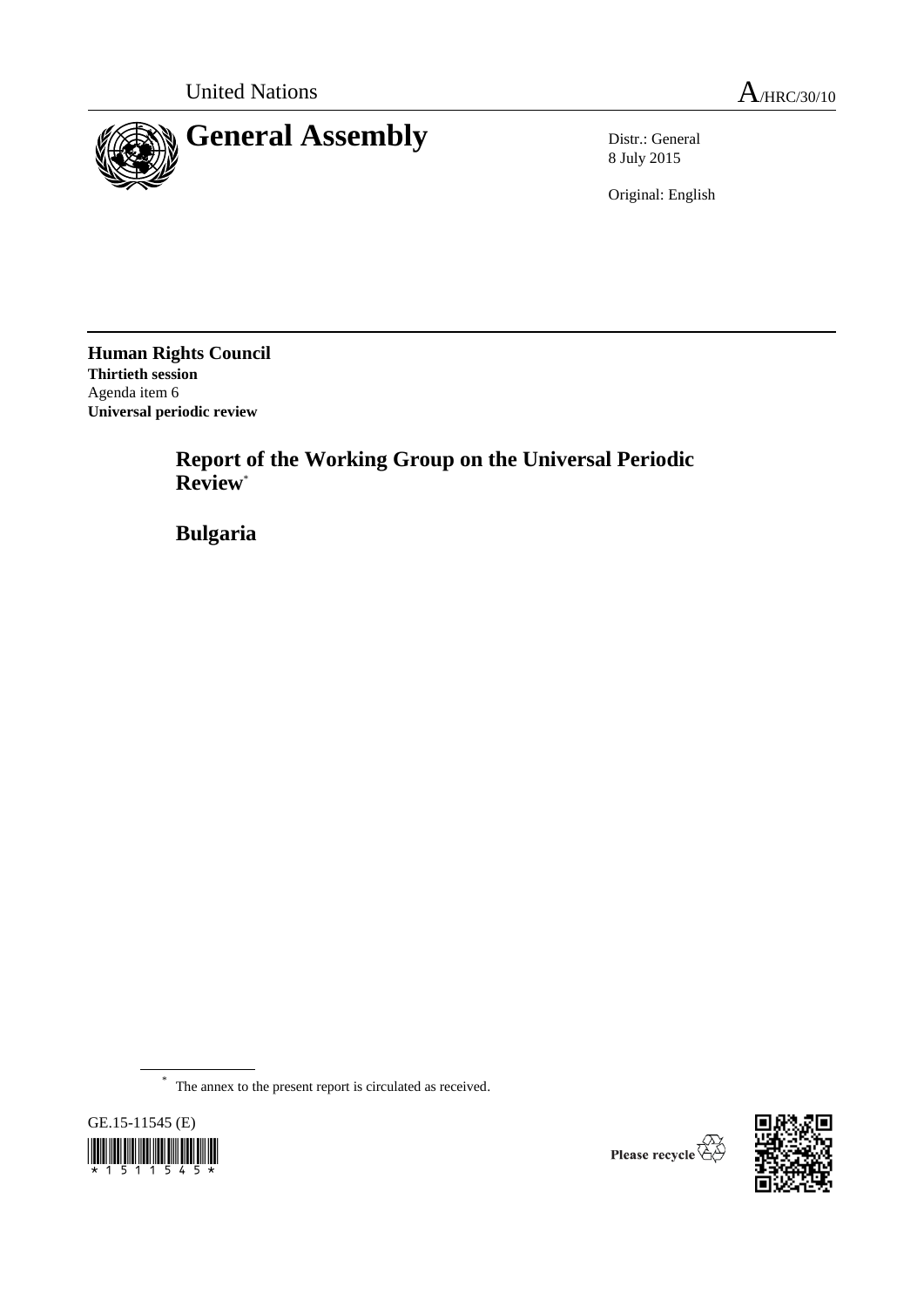# Contents

|       |    |    |  | Page          |
|-------|----|----|--|---------------|
|       |    |    |  | 3             |
|       |    |    |  | 3             |
|       |    | A. |  | $\mathcal{F}$ |
|       |    | B. |  | 7             |
|       | П. |    |  | 15            |
| Annex |    |    |  |               |
|       |    |    |  | 26            |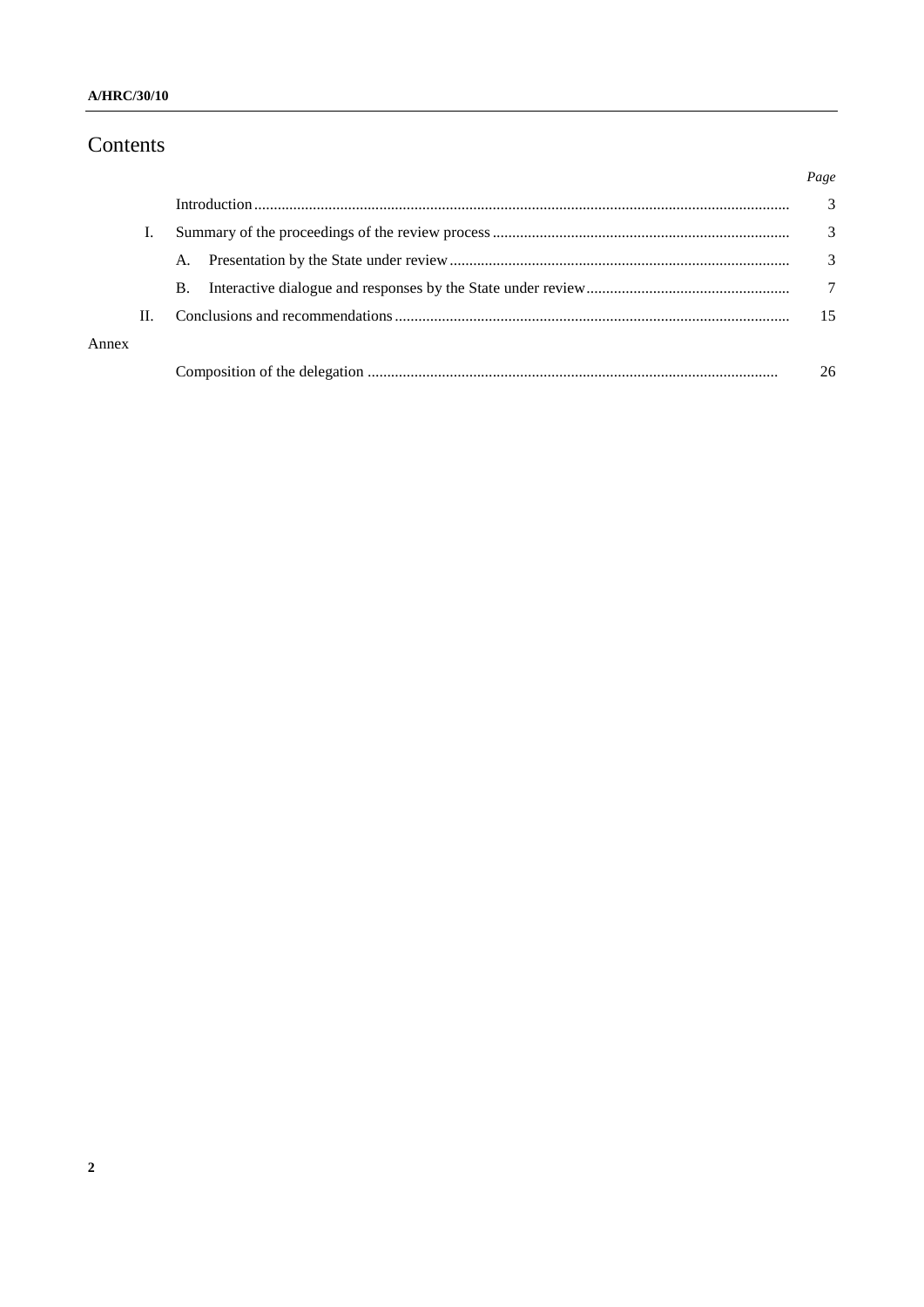# **Introduction**

1. The Working Group on the Universal Periodic Review, established in accordance with Human Rights Council resolution 5/1, held its twenty-second session from 4 to 15 May 2015. The review of Bulgaria was held at the 8th meeting, on 7 May 2015. The delegation of Bulgaria was headed by the Deputy Minister for Foreign Affairs, Katia Todorova. At its 14th meeting, held on 12 May 2015, the Working Group adopted the report on Bulgaria.

2. On 13 January 2015, the Human Rights Council selected the following group of rapporteurs (troika) to facilitate the review of Bulgaria: Côte d'Ivoire, Ireland and Pakistan.

3. In accordance with paragraph 15 of the annex to Human Rights Council resolution 5/1 and paragraph 5 of the annex to Council resolution 16/21, the following documents were issued for the review of Bulgaria:

(a) A national report (A/HRC/WG.6/22/BGR/1);

(b) A compilation prepared by the Office of the United Nations High Commissioner for Human Rights (OHCHR) (A/HRC/WG.6/22/BGR/2);

(c) Summary prepared by OHCHR (A/HRC/WG.6/22/BGR/3).

4. A list of questions prepared in advance by Belgium, the Czech Republic, Germany, Liechtenstein, Mexico, the Netherlands, Norway, Slovenia, Spain, Sweden and the United Kingdom of Great Britain and Northern Ireland was transmitted to Bulgaria through the troika.<sup>1</sup> These questions are available on the extranet of the universal periodic review.

### **I. Summary of the proceedings of the review process**

### **A. Presentation by the State under review**

5. The delegation stated that the national report had been prepared through a cooperative and transparent process with the participation of relevant State bodies and based on the valuable input of civil society representatives. The draft was published on the official page of the Ministry for Foreign Affairs for broad public discussions.

6. Since its first universal periodic review, the Government has made efforts to implement the recommendations of the review and to enhance the capacity of the human rights mechanisms. Bulgaria submitted a voluntary midterm report in 2013. The delegation highlighted the significant progress achieved in strengthening the institutional and legislative framework for the promotion and protection of human rights.

7. In 2013, the National Coordination Mechanism on Human Rights was established in order to improve coordination among the relevant authorities and representatives of civil society in implementing the international human rights obligations of Bulgaria. Bulgaria introduced the practice of establishing working groups in the process of follow-up to the universal periodic review recommendations. The national human rights institutions had served as members of those working groups.

 $1$  Circulation by the universal periodic review secretariat of the advanced questions submitted by Sweden was delayed owing to technical reasons.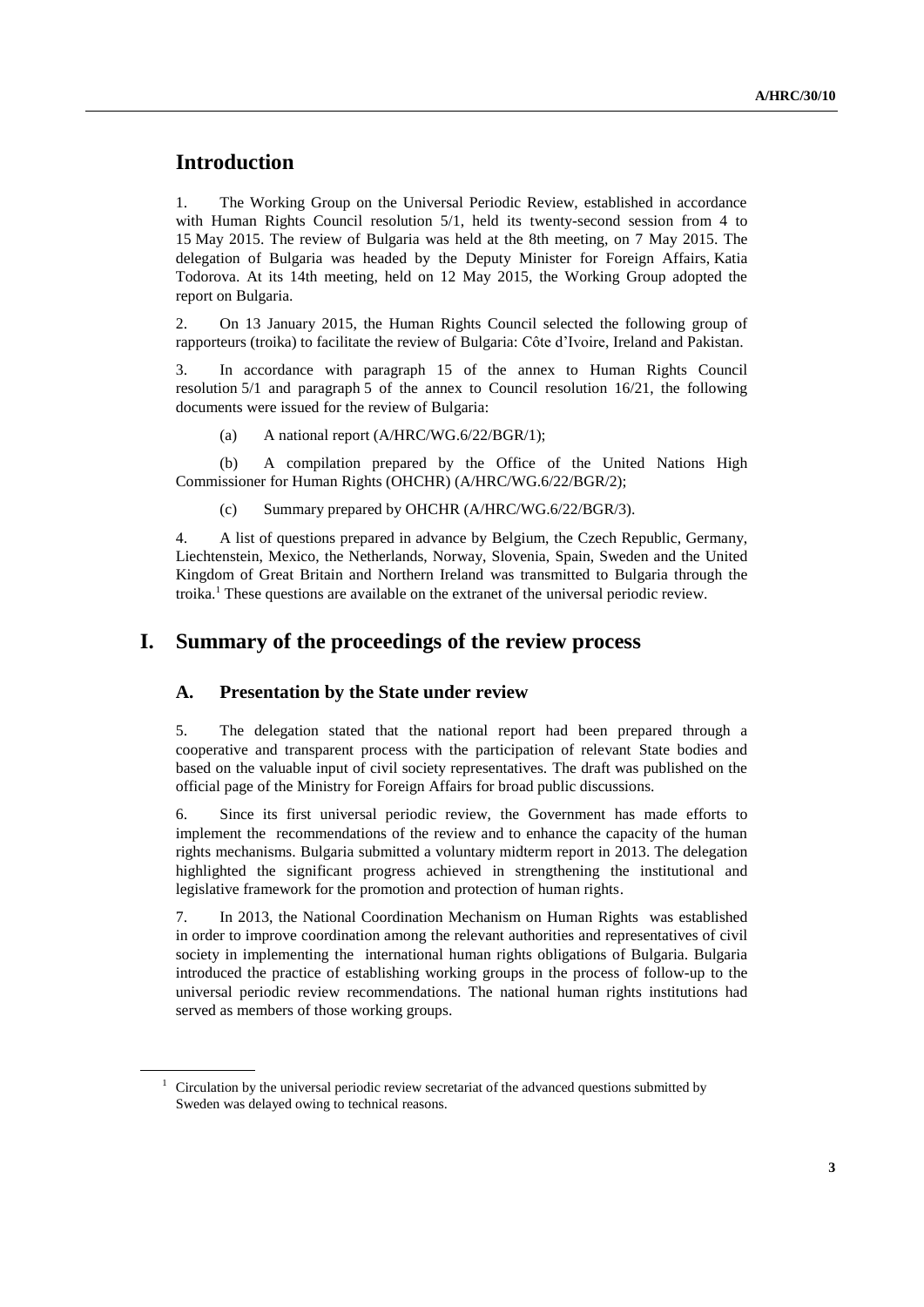8. In 2011, the Commission for Protection against Discrimination and the Ombudsman were accorded "B" status by the International Coordinating Committee of National Human Rights Institutions. The Ombudsman had been acting as a national preventive mechanism after the recent amendments to the Ombudsman Act.

9. Since 2011, the National Council for Cooperation on Ethnic and Integration Issues, a government consultative body, has been coordinating and monitoring the implementation of the National Action Plan for the Decade of Roma Inclusion 2005–2015.

10. The delegation stated that the recommendations of the Council of Europe and the Organization for Security and Cooperation in Europe (OSCE) had been taken into consideration during the drafting of the Electoral Codes, which came into force in 2014.

11. The delegation stated that the Government paid special attention to all those recommendations that called for the reform of the judiciary as it considered judicial reform an important area for the protection of human rights. The recommendations of the Special Rapporteur on the independence of judges and lawyers had been taken into consideration during the drafting of the 2012 amendments to the Judicial System Act. The updated strategy for continuing the reform of the judiciary, which was adopted in 2015, set the goal to modernize the judiciary and to complete the reform within the following seven years. The key priority of the reform was to provide full guarantees for the independence of the judiciary and ensure its effective functioning.

12. Progress was documented in setting up a mechanism for the compensation of those whose human rights had been violated. The Government had established a procedure for compensating citizens and legal entities for damages resulting from unreasonable delays in civil, administrative and criminal procedures. The National Assembly tasked the Government to submit an annual report on the implementation of the decisions of the European Court on Human Rights against Bulgaria. In 2014, the Government adopted a decision for a one-time payment of compensation to all individual complaints for which damages were recommended by the United Nations human rights treaty bodies. In 2015 the National Coordination Mechanism on Human Rights approved a legal mechanism for financial compensation following the recommendations of the treaty bodies on individual complaints.

13. During the reporting period, Bulgaria acceded to a number of international human rights instruments, including the Optional Protocol to the Convention against Torture and Other Cruel, Inhuman or Degrading Treatment or Punishment, the Convention on the Rights of Persons with Disabilities and the Convention on the Reduction of Statelessness. The delegation expressed the commitment of Bulgaria to ratifying the Optional Protocol to the International Covenant on Economic, Social and Cultural Rights and the International Convention for the Protection of All Persons from Enforced Disappearance. Bulgaria had presented its reports to the Committee on the Rights of the Child and the Committee on the Rights of Persons with Disabilities. It had also issued a standing invitation to all special procedures mandate holders of the Human Rights Council.

14. In the reporting period, Bulgaria had achieved progress in enhancing the national capacity for the promotion and protection of human rights. The human rights situation had improved, though certain areas required further efforts. Having that in mind, the National Coordination Mechanism on Human Rights had approved national human rights priorities that included the protection of the rights of the child, persons with disabilities and of migrants and refugees, enhancement of gender equality, the promotion of ethnic and religious tolerance and the effective integration of Roma.

15. The delegation expressed its gratitude to all those delegations that had submitted advance questions and provided the responses to those questions. In response to the influx of refugees in 2013, the Government had improved the living conditions of those in need of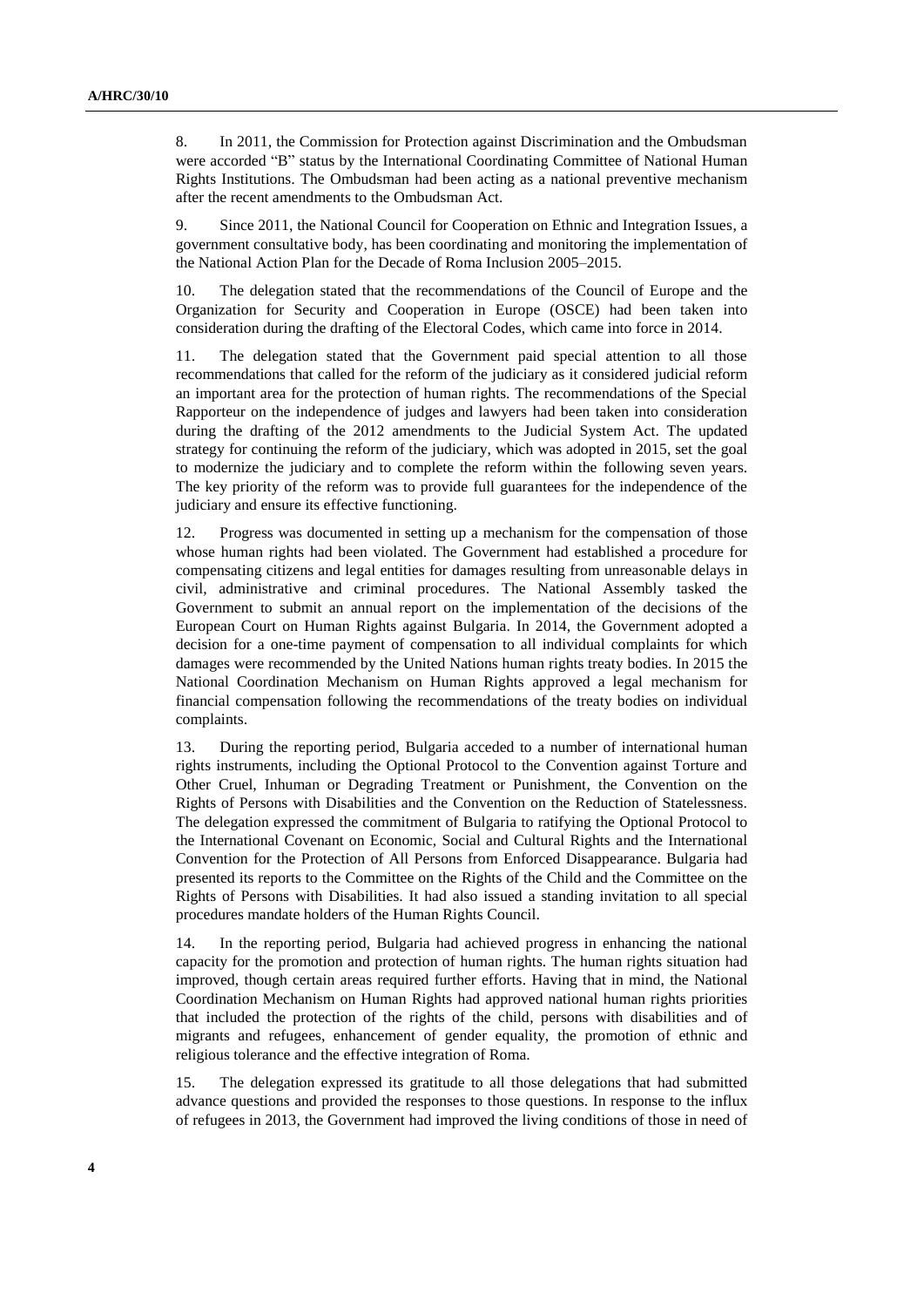international protection and constructed new facilities and infrastructure with a capacity of 6,000 people. Progress had also been documented in respect of the registration and the processing of requests for international protection.

16. In 2014, the Government had adopted the National Integration Strategy for Individuals Granted International Protection in Bulgaria (2014–2020), which paid special attention to vulnerable persons with specific needs and to unaccompanied minors. Children were provided with legal aid, health care and guaranteed the right to continue their education. With regard to the appointment of guardians or trustees for unaccompanied minors, a draft law which would allow the Agency for Social Assistance to appoint a representative of the child, was forwarded to the consideration of the National Assembly.

17. Concerning the questions regarding hate crime and speech, and intolerance, the delegation stated that its legislation provided for a solid legal framework for combating all cases of hate crime, racism, and xenophobia and the Criminal Code recognized each racial motivation as an aggravating circumstance in criminal offences. Draft amendments to the Code, introducing the criminalization of public incitement to violence or hate on religious grounds were being considered by the National Assembly.

18. There was a substantial improvement in the interaction between the Prosecutor's Office and the investigating authorities in identifying and reporting discriminatory motives at the earliest possible stage of pretrial proceedings. Although sexual orientation and gender identity were not explicitly defined as aggravating circumstances in the Criminal Code, such elements of the crime had been taken into account during the trial and the judgements of courts. In that respect, training was regularly provided to enhance the qualification of prosecutors. Public awareness measures were carried out to promote tolerance and to address hate speech and incitement to racial or ethnic violence in political discourse and in the media.

19. The National Roma Integration Strategy (2012–2020) was to be implemented in two phases: 2012–2014 and 2014–2020. Subsequently, 28 regional strategies and 220 municipal action plans for the integration of the Roma were adopted by taking into consideration the needs and specifics of local communities. The Strategy considered education the first priority of the integration policy. Efforts were increased to strengthen the integration of children of Roma origin into the general education system. Some measures were also taken to reduce school dropouts among the Roma children. The Ministry of Education and Science, in cooperation with the Regional Education Inspectorates and the municipalities, carried out monitoring of kindergartens and schools to avoid the formation of special classes for children belonging to ethnic groups.

20. Regarding the questions on prison conditions and overcrowding, the delegation stated that two new detention centres had been opened and a project had been implemented to improve the conditions of detention centres and prisons. The authorities had been working together with Norway on a joint project to introduce electronic monitoring of selected categories of offenders in order to reduce the number of prisoners.

21. With regard to the questions concerning the support of families with children with disabilities, and the juvenile justice system, the delegation stated that the legislation provided for equal opportunities and social inclusion of children with disabilities and that financial support was provided to families raising children with disabilities. Several measures had been taken to improve the legislation on juvenile justice.

22. Bulgaria had also been strengthening its measures to ensure non-discrimination and equal opportunities for people with disabilities, as well as their integration in all areas of public life.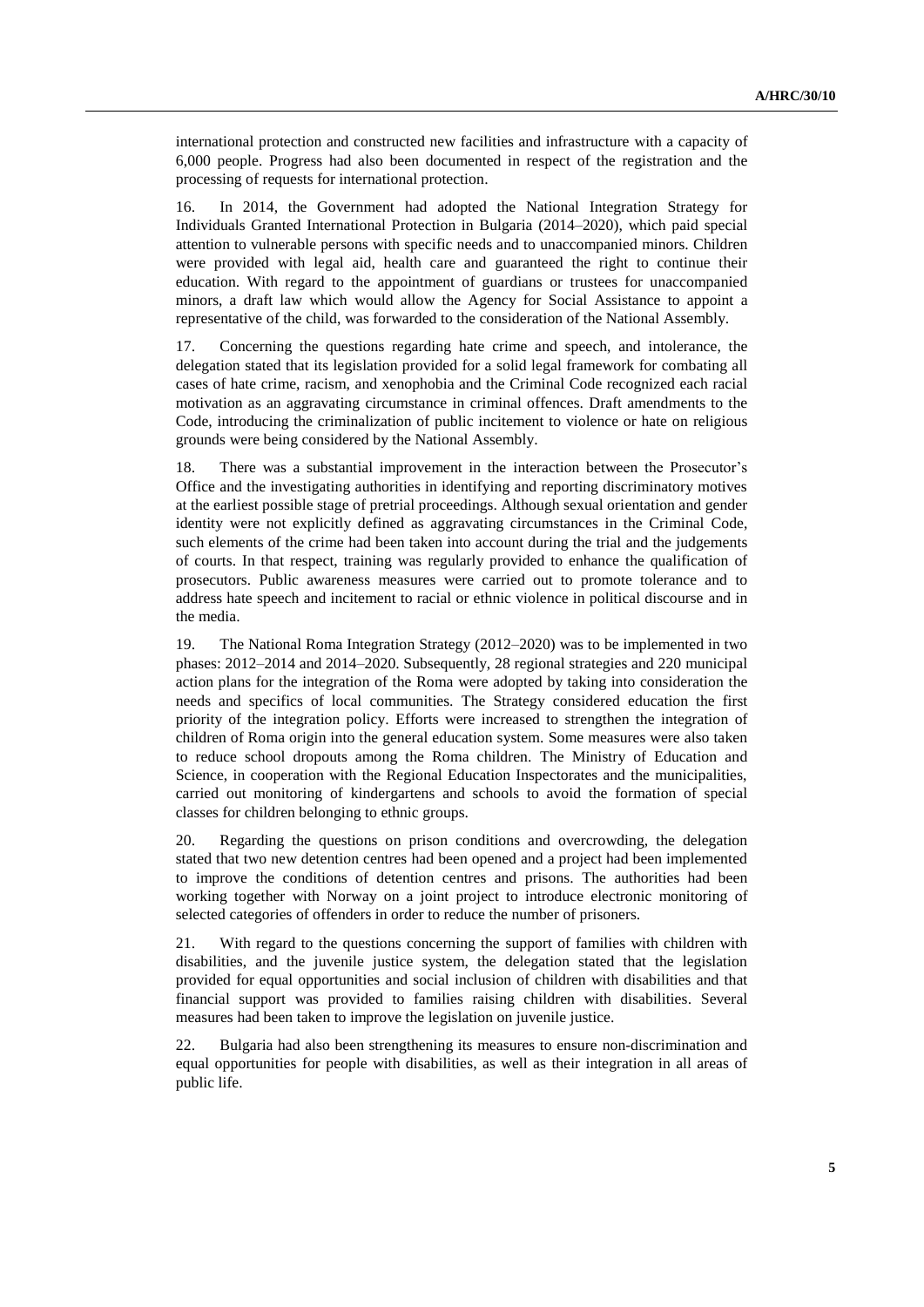23. Concerning lesbian, gay, bisexual and transgender persons, the authorities have continued to pursue consistent policies aimed at preventing and eliminating any form of discrimination, including against such persons.

24. With regard to the question on domestic violence, the delegation stated that the Government, in cooperation with non-governmental organizations (NGOs), had implemented measures to combat domestic violence. The Alliance for Protection against Domestic Violence provided for monitoring of compliance with international regulations and for ensuring maximum protection for the victims. Regular public campaigns and initiatives were carried out to raise public awareness on domestic violence and to increase knowledge about the existing protection procedures. The delegation also pointed to the social services in place which provided support to victims of domestic violence.

25. Regarding the question on the scope of sexual assault offences, the delegation stated that those offences were included in the legislation and that lack of consent was a necessary precondition for fulfilling the corpus delicti and the consent must be given based on the victim's free will.

26. In response to the questions on human trafficking, the delegation reiterated that the National Commission for Combating Trafficking in Human Beings continued working with vulnerable groups, especially the Roma community, women and children. The Government had implemented several measures to prevent human trafficking for the purpose of labour and sexual exploitation, provide assistance to victims of human trafficking, strengthen the prosecution of perpetrators of trafficking in women and children, and improve cooperation with the respective authorities of other countries in investigating transnational forms of trafficking.

27. The delegation emphasized that the 2015 Anti-Corruption Strategy established an independent anti-corruption body with guarantees of transparency in the appointment its management and staff.

28. Regarding the question on media ownership, the delegation stated that the Government presented its programme in 2015, foreseeing new regulations for the acquisition and merger of the media, aimed at eliminating the possibility of influence on the media environment by a single owner.

29. In response to questions, the delegation reported that the issue of the ratification of the International Convention for the Protection of All Persons from Enforced Disappearance had been discussed within the National Coordination Mechanism on Human Rights. It was concluded that a review of the national legislation was needed to introduce the definition of forced disappearance and the creation of an effective mechanism for compensation of the victims and their families. In this respect, a working group had been established to work on draft amendments to the legislation. The delegation stated that Bulgaria would consider acceding to the International Convention on the Protection of the Rights of All Migrant Workers and Members of Their Families when an agreement had been reached within the European Union on that issue.

30. Concerning the questions on the implementation of the Rome Statute of the International Criminal Court and on a possible ratification of the amendments to the crime of aggression, the delegation stated that the legislation was fully in compliance with the Statute in respect of the criminalization of the offences under its scope. Concrete steps for the ratification of the amendments had not yet been taken.

31. Regarding the question about the representation of civil society organizations in the work of the National Coordination Mechanism on Human Rights, the delegation explained that there were no requirements for prior registration for the participation in the work of the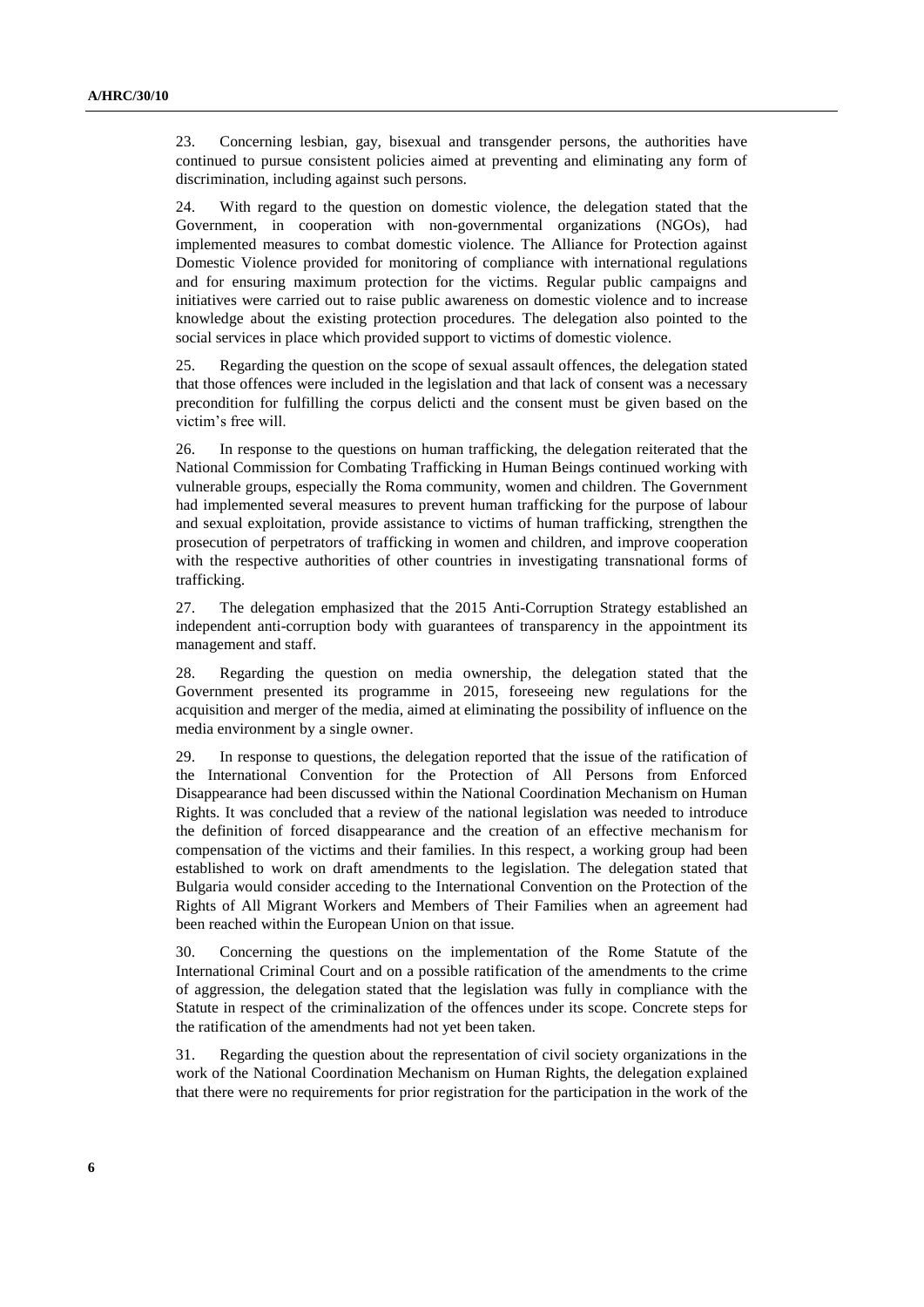Mechanism and all human rights NGOs were encouraged to take part in the meetings based on their areas of interest.

#### **B. Interactive dialogue and responses by the State under review**

32. During the interactive dialogue, 75 delegations made statements. Recommendations made during the dialogue can be found in section II of the present report.

33. Spain congratulated Bulgaria for the ratification of the Convention on the Rights of Persons with Disabilities. It was concerned about attacks and hate speech against Roma. Spain stated that there was room for improvement on gender equality. It made recommendations.

34. The Sudan appreciated legislative and institutional developments since the first universal periodic review, particularly the adoption of the election codes, the amendments to the Judicial System Act 2010 and the updated strategy for continuing the reform of the judiciary. It made recommendations.

35. Sweden recalled that during the previous review Bulgaria had accepted a recommendation on detention conditions. It referred to complaints about poor conditions and treatment in migrant detention centres. Sweden stated that unaccompanied children were accommodated together with adults in reception centres. Sweden made recommendations.

36. Switzerland noted that Bulgaria had accepted a number of recommendations to combat domestic violence. However, domestic violence was not considered a criminal offence by law. Switzerland was concerned about the inadequate protection provided to lesbian, gay, bisexual, transgender and intersex persons. It made recommendations.

37. Thailand encouraged Bulgaria to put in place appropriate legislative, administrative and other relevant measures to ensure full respect for children's rights, including in the area of juvenile justice and to step up efforts to promote access to social services for persons with disabilities. Thailand made recommendations.

38. The former Yugoslav Republic of Macedonia welcomed the establishment of the National Coordination Mechanism on Human Rights, which would enhance protection of the human rights of all citizens, irrespective of their ethnic origin. It made recommendations.

39. Timor-Leste welcomed the creation of a specialized criminal court to handle cases of corruption and organized crime. It was, however, concerned about the report of incidents of violence based on anti-foreigner and anti-refugee sentiment. Timor-Leste made recommendations.

40. Trinidad and Tobago commended the establishment of the National Coordination Mechanism on Human Rights, designed to streamline the efforts of Bulgaria to undertake responsibilities in accordance with various human rights mechanisms. It also noted steps taken to adhere to additional international instruments. It made recommendations.

41. Turkey welcomed the efforts of Bulgaria to cooperate with the international human rights mechanism. It was concerned about discrimination against minorities and impunity for the human rights violations committed in the past. Turkey noted that the legislation restricted the pre-election campaign's language to Bulgarian. Turkey made recommendations.

42. Turkmenistan noted that Bulgaria provided a comprehensive update on efforts undertaken by the Government to improve the human rights situation on the ground. It made recommendations.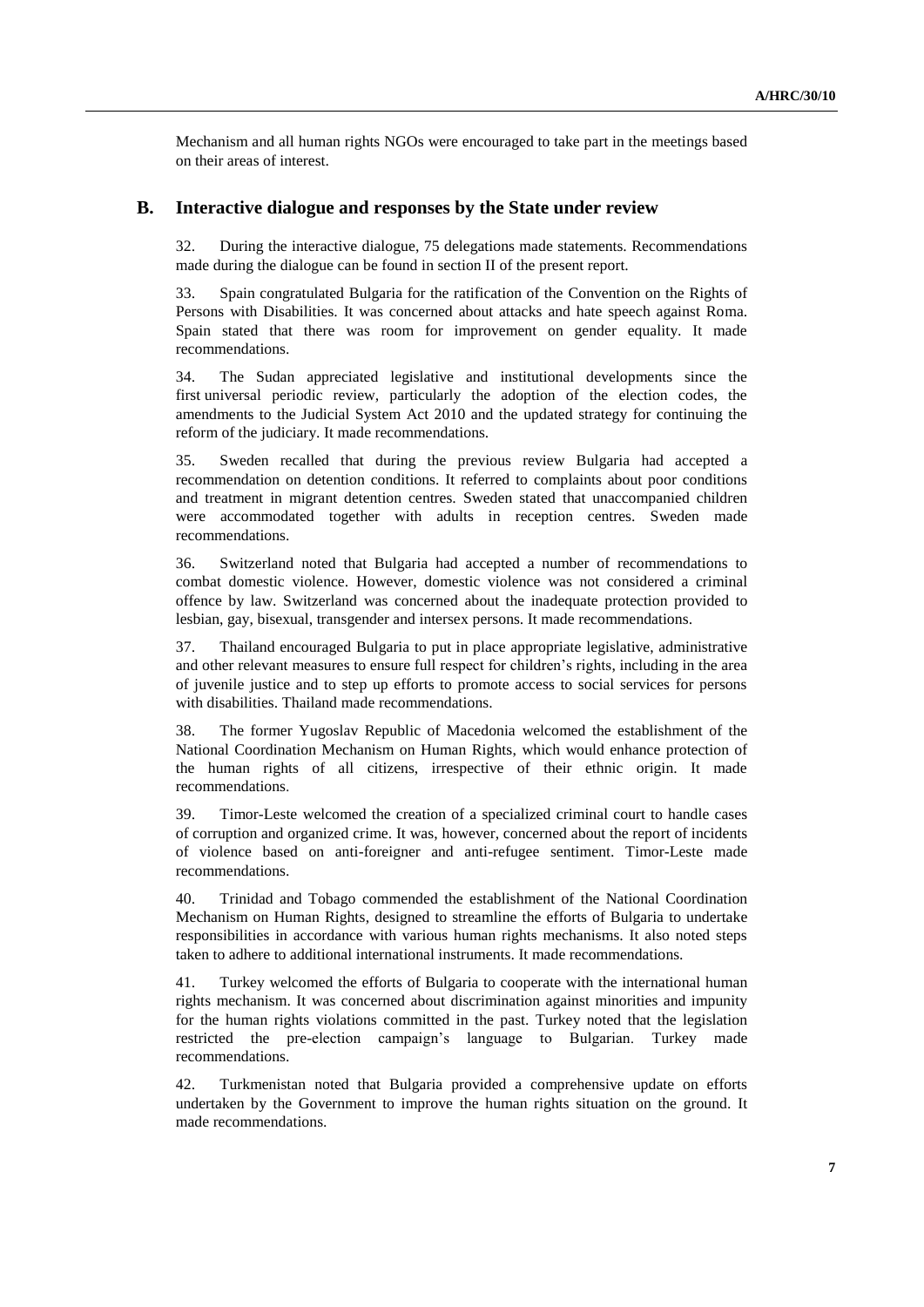43. Ukraine commended Bulgaria for its efforts to implement recommendations from the first cycle of the universal periodic review and noted measures undertaken to promote the protection of minorities, the ratification of several international human rights instruments, and the adoption of a strategy for individuals granted international protection. It made recommendations.

44. The United Kingdom noted the commitment of Bulgaria to improve the situation of Roma and encouraged Bulgaria to take further action at the municipal level. It expressed the hope that the Government would foster understanding in society for lesbian, gay, bisexual and transgender persons. It made recommendations.

45. The United States of America was concerned that corporate and political pressure was increasing media self-censorship and that corruption was undermining trust in the judiciary and other government institutions. It raised a number of concerns regarding the rights of minorities. It urged Bulgaria to promote and protect the human rights of migrants and asylum seekers. The United States made recommendations.

46. Uruguay noted the ratification of the Optional Protocol to the Convention against Torture and the Convention on the Rights of Persons with Disabilities and encouraged Bulgaria to ratify the Optional Protocol to the International Covenant on Economic, Social and Cultural Rights and the International Convention for the Protection of All Persons from Enforced Disappearance. Uruguay made recommendations.

47. The Bolivarian Republic of Venezuela noted that Bulgaria had become party to the Convention on the Rights of Persons with Disabilities. It highlighted efforts to improve the living conditions of Roma and noted the adoption of the National Roma Integration Strategy, and progress achieved in the protection of the rights of women. It made recommendations.

48. Albania commended the establishment of the National Coordination Mechanism on Human Rights and the Commission for Protection against Discrimination. It noted the human rights priority areas identified such as ethnic and religious tolerance, the integration of Roma and the protection of the rights of migrants and refugees. Albania made recommendations.

49. Algeria appreciated the establishment of the National Coordination Mechanism on Human Rights and encouraged Bulgaria to continue its efforts to eliminate discriminatory practices against women and to strengthen programmes to fight child labour and the phenomenon of street children. Algeria made recommendations.

50. Angola commended the ongoing legal and administrative measures to strengthen the efficiency of the judiciary. It underlined the development programme 2020 and the national strategy for poverty reduction and the promotion of social inclusion 2020. Angola made recommendations.

51. Argentina noted with appreciation the practice of establishing working groups on the follow-up to recommendations. It noted concerns by treaty bodies regarding cases of discrimination and xenophobia against asylum seekers, refugees, migrants and ethnic and religious minorities. It made recommendations.

52. Armenia welcomed steps taken to promote the rights of national minorities and commended the State policy to ensure a favourable environment for minorities to preserve their cultural heritage and identity. It noted with appreciation measures to combat racism, hate speech, hate crimes and human trafficking. Armenia made recommendations.

53. Australia stated that the expansion of the Commission of Protection against Discrimination and the Ombudsman would strengthen the human rights framework. It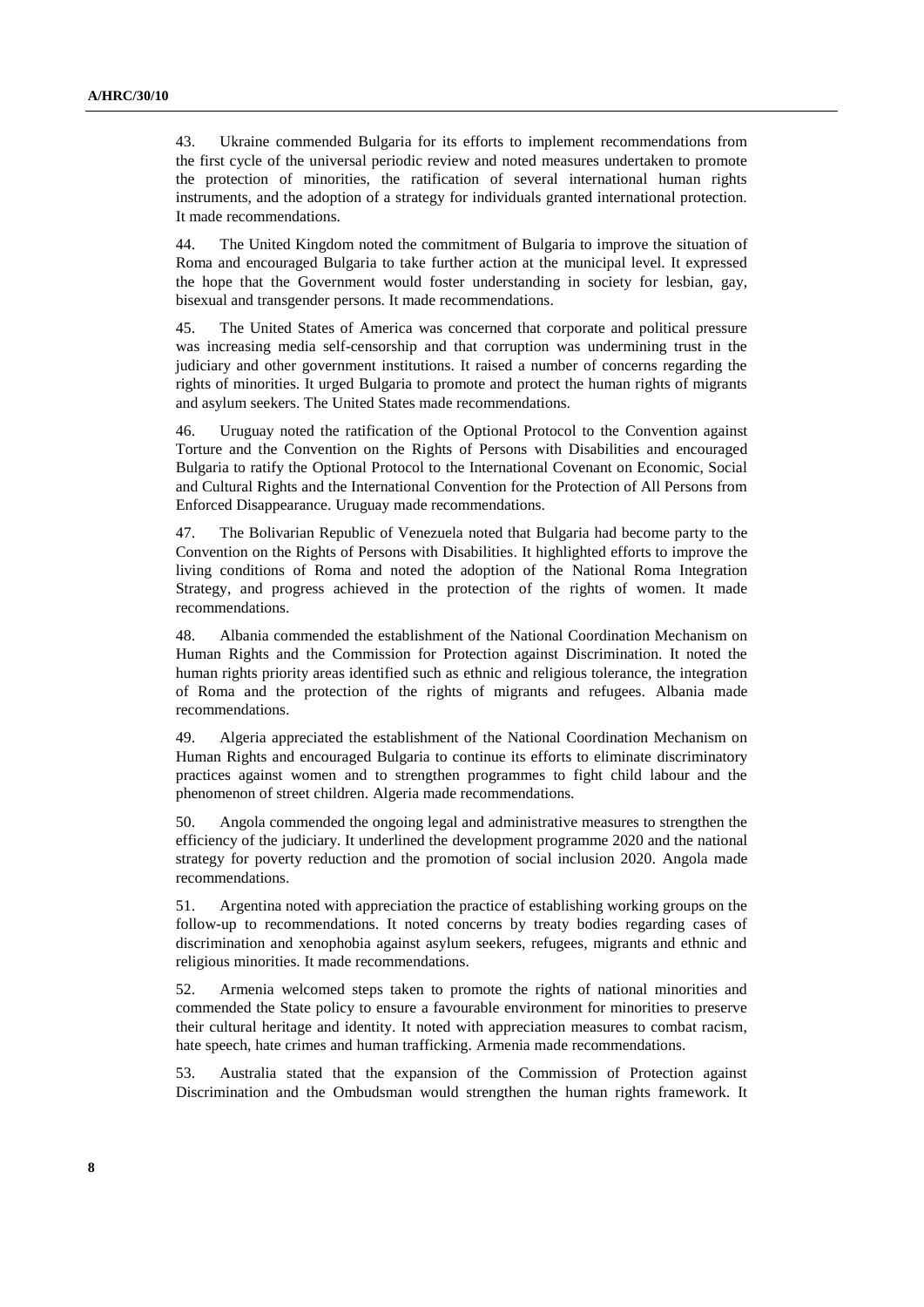welcomed efforts to reform the judiciary and fight corruption. Australia noted the resurgence of hate crimes. It made recommendations.

54. Austria noted some initiatives taken regarding the juvenile justice system but regretted delays in reforming the system. It shared concerns about the high prevalence of domestic violence, discrimination against Roma and the situation of unaccompanied minor children. It made recommendations.

55. Azerbaijan welcomed the submission by Bulgaria of the universal periodic review midterm report, which had been prepared with the participation of various State institutions and NGOs. It noted the accession to the Optional Protocol to the Convention against Torture, the Convention on the Rights of Persons with Disabilities and the Convention on the Reduction of Statelessness. It made a recommendation.

56. Belgium commended Bulgaria for its efforts to implement recommendations of the first universal periodic review regarding discrimination, racism, extremism and xenophobia. Belgium considered, however, that there was still room for improvement in addressing certain human rights concerns. It made recommendations.

57. Benin welcomed the adoption of the new electoral code and the ratification of the Optional Protocol to the Convention against Torture. It called on the international community to assist Bulgaria in economic and social development and in the promotion of human rights. Benin made recommendations.

58. Bosnia and Herzegovina welcomed the judicial reforms, the advancement in combating organized crime, and the adoption and implementation of laws and policies on gender equality, the rights of people with disabilities and national minorities. It requested information on measures to strengthen the prosecution of perpetrators of trafficking in women and children.

59. Brazil commended the accession to the Optional Protocol to the Convention against Torture, the Convention on the Rights of Persons with Disabilities, the 1954 Convention relating to the Status of Stateless Persons and the 1961 Convention on the Reduction of Statelessness and encouraged lifting of reservations to the 1954 Convention. It expressed concern about discriminatory practices against women and domestic violence. It stressed the need to ensure respect of the principle of non-refoulement. It made recommendations.

60. Burkina Faso encouraged Bulgaria to continue implementing the national strategy on gender equality. It urged the Government to strengthen its activities in the area of human rights education. Burkina Faso made recommendations.

61. Canada commended Bulgaria for the creation of a national system for early alerts for abducted and missing children. It also encouraged Bulgaria to pursue and strengthen the efforts undertaken to reduce corruption in all sectors. Canada made recommendations.

62. Chile highlighted institutional changes carried out to improve the human rights situation. It expressed concern about violence against children and adults with intellectual disabilities, insufficient progress on gender equality and discrimination against Roma. It made recommendations.

63. China commended the efforts made to reform the judiciary, provide assistance to vulnerable groups, fight against organized crime, combat racial discrimination and crimes against minors, and promote gender equality. China made recommendations.

64. Costa Rica noted the ratification of the Optional Protocol to the Convention against Torture and encouraged Bulgaria to take measures to harmonize national legislation and practice with that instrument. It also noted initiatives for human rights education. It encouraged Bulgaria to continue working on judicial reform. It made recommendations.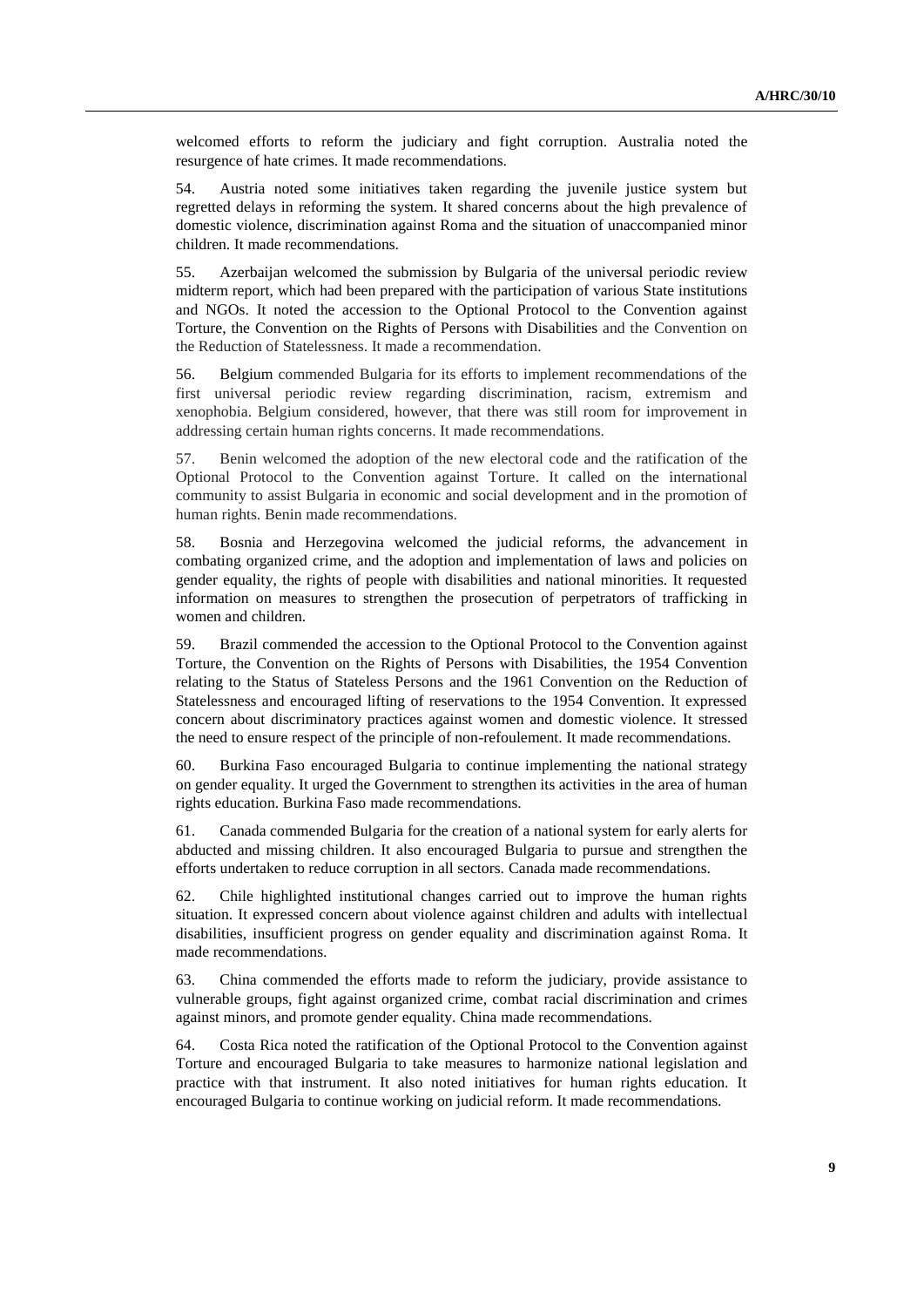65. Côte d'Ivoire noted with appreciation the national reforms undertaken by Bulgaria, including the adoption of international human rights instruments. It made recommendations.

66. Cyprus commended Bulgaria for the measures adopted since the last universal periodic review cycle, the ratification of the Optional Protocol to the Convention against Torture and the Convention on the Rights of Persons with Disabilities, as well as the current initiatives to combat trafficking in human beings and eliminate discrimination. Cyprus made a recommendation.

67. The delegation of Bulgaria provided responses to a number of questions and statements made during the interactive dialogue. It reported on the projects that were funded from the State budget and implemented by NGOs to prevent domestic violence and to protect the victims. All activities had been regularly included in annual national programmes for prevention of and protection against domestic violence and necessary budgets had been allocated. Additionally, legal amendments had been drafted to improve the legal framework relating to domestic violence by taking into consideration the expertise of NGOs and the comments of the Committee on the Elimination of Discrimination against Women.

68. In response to questions on some cases of racism and intolerance, the delegation stated that allegations of manifestation of racism and intolerance had been examined by relevant authorities and, where necessary, steps had been taken to prosecute and punish such acts. The delegation highlighted that Bulgaria did not have a strong record of such acts or manifestations. However, the authorities would continue being vigilant.

69. The delegation reported on several measures taken to ensure the rights of Roma to health care and employment and their social inclusion. The health and labour mediators, selected from the Roma community, served as a bridge between the public sector and that community. The number of health mediators had increased. Preventive medical check-ups were carried out in the Roma settlements and Roma children were immunized. A system of monitoring the Roma integration strategies had been set up and included a unified platform for collection of data at municipal, regional and national levels. Efforts had been made to support the employment of Roma.

70. The delegation stated that the principle of equality and non-discrimination was enshrined in the Constitution and legislation. The authorities continued their consistent policies aimed at preventing and eliminating all forms of discrimination, including against lesbian, gay, bisexual and transgender persons. The Protection against Discrimination Act prohibited any direct or indirect discrimination based on a number of grounds, including gender and sexual orientation.

71. The right of children with disabilities to equal access to education was guaranteed by law. The legal framework ensured full integration of children with disabilities in the general education system.

72. In a response to a statement on alleged cases of discrimination, the delegation stated that there was no discriminatory treatment in connection with the construction of places of worship of religious denominations. Places of worship were constructed according to standard procedures and were not subject to any special requirements. Attacks against religious minorities were rather occasional and the perpetrators faced charges for hooliganism on the grounds of hatred.

73. The legislation on refugees and migrants had been harmonized with European Union standards and was in line with the 1951 Convention relating to the Status of Refugees and the Optional Protocol thereto. Media campaigns had been carried out to create a favourable environment, supportive of the integration of refugees. The Government provided legal and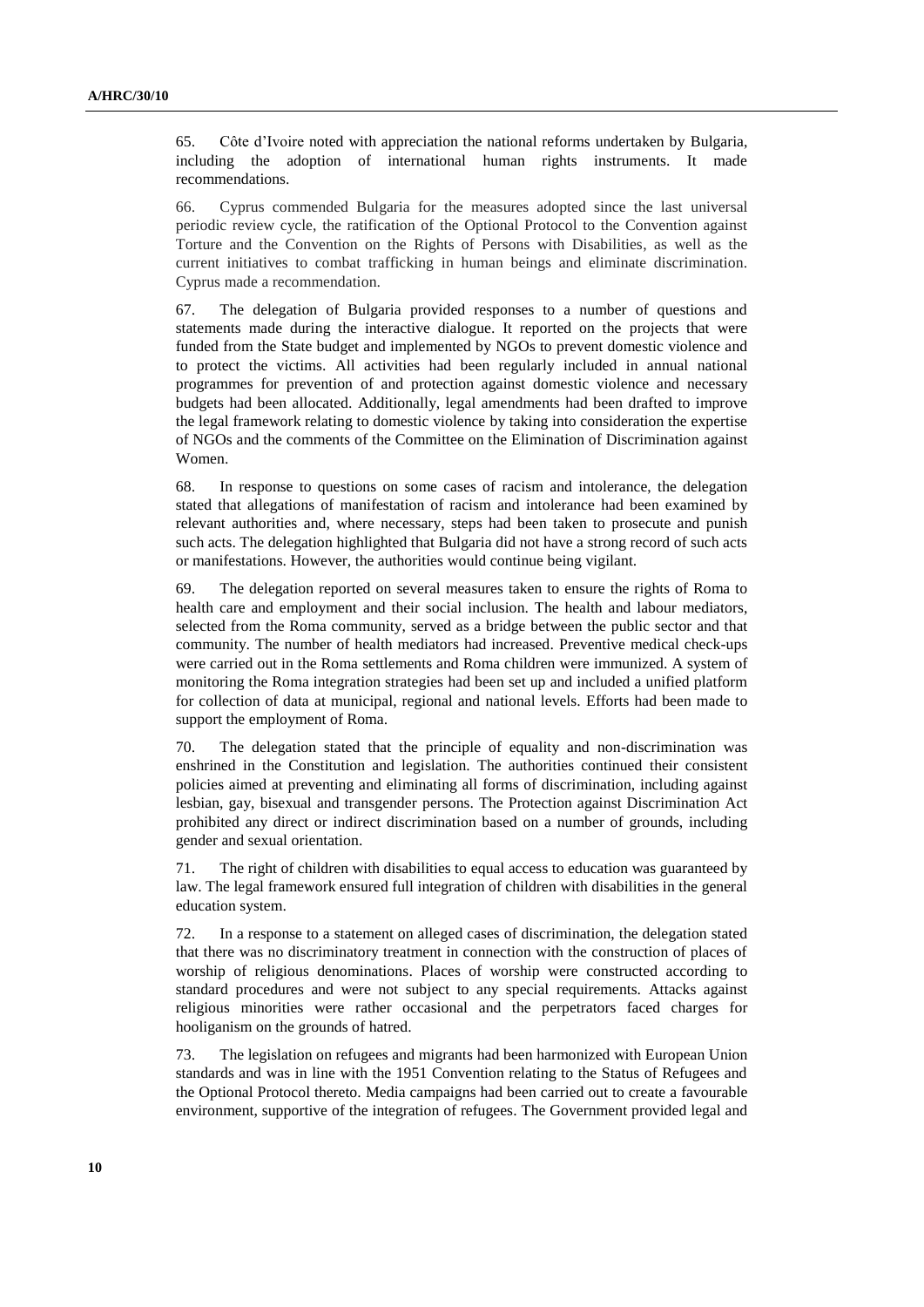social assistance, including free legal consultations, education, training*,* and interpretation services for foreigners seeking international protection. The living conditions of asylum seekers had improved.

74. The delegation reported on a number of measures that had been taken to combat human trafficking and to provide assistance to victims. The capacity of the National Commission for Combating Trafficking in Human Beings had been strengthened. Shelters for victims of human trafficking and specialized centres for protection and support of victims had been built. Referral mechanisms for victims had been developed. A national council for assistance and compensation for victims had been established. Various public campaigns had been carried out as a preventive measure. Bilateral and multilateral cooperation with relevant agencies and countries of destination had been achieved.

75. Regarding the questions on self-identification of ethnic groups, the delegation stated that the policy of Bulgaria on that issue was consistent with its obligations under the Framework Convention for the Protection of National Minorities of the Council of Europe. The right of minorities to exercise their culture was guaranteed by the Constitution and was ensured in practice for all ethnic groups without any obstacle. Furthermore, there were no restrictions to the freedom of association, and cultural identity had been exercised and developed without any impediment.

76. In answering the question on restitution of confiscated properties of a religious community by the communist regime, the delegation stated that the restitution of confiscated properties was made based on court decisions without any discrimination.

77. The delegation responded to a question on the use of minority languages during the pre-election campaigns. While the Constitution guaranteed the use of the mother tongue in many spheres of life, Bulgarian as a State language should, however, be used in preelection campaigns. The delegation provided statistics on the number of schools where the Turkish language was taught to students belonging to the Turkish minority.

78. The Czech Republic noted with appreciation the response of the delegation to some of the advance questions. It made recommendations.

79. Denmark highlighted the widespread discrimination and intolerance against minorities, especially Roma. While noting the increasing flow of migrants and refugees, it underlined the challenge of ensuring that vulnerable people were treated fully in accordance with international standards. Denmark made recommendations.

80. Egypt welcomed efforts undertaken in human rights education, training for law enforcement officials and combating trafficking. It encouraged the Government to continue efforts to combat racism, including hate speech and incitement to hatred, through the media. It made recommendations.

81. El Salvador congratulated Bulgaria for the participative mechanism adopted for the preparation of its report as well as for the creation of the National Coordination Mechanism on Human Rights and the importance given to the Ombudsman. It made recommendations.

82. Estonia encouraged Bulgaria to intensify its efforts in reforming the judiciary and combating corruption. It urged Bulgaria to criminalize domestic violence and marital rape specifically and to introduce the possibility of ex-officio prosecution for both offences. Estonia made recommendations.

83. Finland indicated that the positive effect of education on children's future should be communicated more efficiently to Roma parents. Finland welcomed the efforts to combat hate crimes and raise public awareness in order to enhance tolerance in the society. It made recommendations.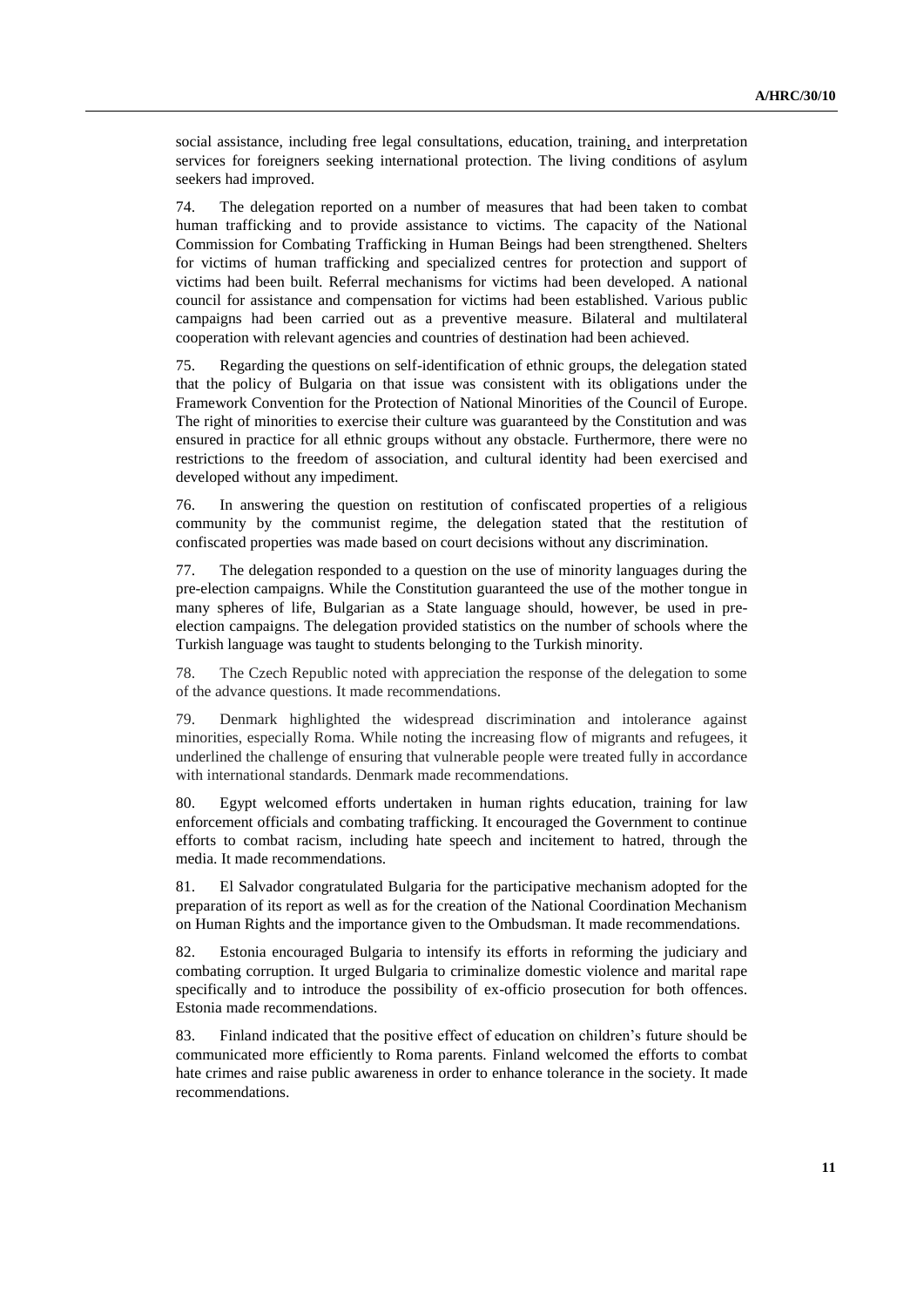84. France commended the recent amendments to the Criminal Code limiting the criminal responsibility of minors and the creation of "blue rooms" allowing children to be heard by the judiciary. France requested more information about improvement in the care of minors. It made recommendations.

85. Georgia commended Bulgaria for the ratification of several human rights instruments and for efforts to reform the judiciary, strengthen the Ombudsman and combat corruption. It welcomed the establishment of the National Coordination Mechanism on Human Rights and the decreasing number of children in specialized institutions. Georgia made recommendations.

86. Germany remained concerned about persisting discrepancies between the law on paper and the reality and about issues regarding the integration of refugees. Prevention and investigation of hate crimes by the authorities was inadequate. Germany made recommendations.

87. Ghana acknowledged the ratification of several international human rights instruments. It made recommendations.

88. Greece commended the practice of establishing working groups on the follow-up process of universal periodic review recommendations. It noted progress in achieving gender equality, the amendments adopted to strengthen the Council on Gender Equality and the awareness-raising initiatives on domestic violence. It made recommendations.

89. Hungary commended a number of programmes, strategies and action plans to improve the situation of Roma. It noted with satisfaction that Bulgaria had conducted free and fair elections in the previous October based on the new electoral law. Hungary made recommendations.

90. Indonesia noted the adoption of a decision for one-time payment of compensation to all individual complaints for which damages had been recommended by the United Nations treaty bodies and asked for further information on that matter. Indonesia made recommendations.

91. Iraq commended the establishment of the National Coordination Mechanism on Human Rights, the National Integration Strategy for Individuals Granted International Protection, ratification of the Convention on the Rights of Persons with Disabilities, efforts made to strengthen the capacity of the Ombudsman and programmes aiming at reducing poverty. Iraq urged Bulgaria to ratify the International Convention for the Protection of All Persons from Enforced Disappearance.

92. Ireland encouraged Bulgaria to continue progress in the area of gender equality. It urged Bulgaria to amend its legislation to criminalize domestic violence and marital rape. Ireland shared the concern expressed by the United Nations Educational, Scientific and Cultural Organization that defamation remained a criminal offence. It made recommendations.

93. Israel was concerned by the reports on hate speech and attacks to places of worship and worshippers. It also noted that the Human Rights Committee had mentioned the low number of cases of domestic and gender-based violence brought to justice. Israel made recommendations.

94. Italy welcomed the priority assigned by Bulgaria to human rights education and to the fight against all forms of discrimination. Italy made recommendations.

95. Japan welcomed the ratification of the main international human rights instruments. Noting reports of poor conditions of detention, it called on Bulgaria to ensure the protection of human rights in its criminal justice procedures, particularly to improve the treatment of inmates. Japan made recommendations.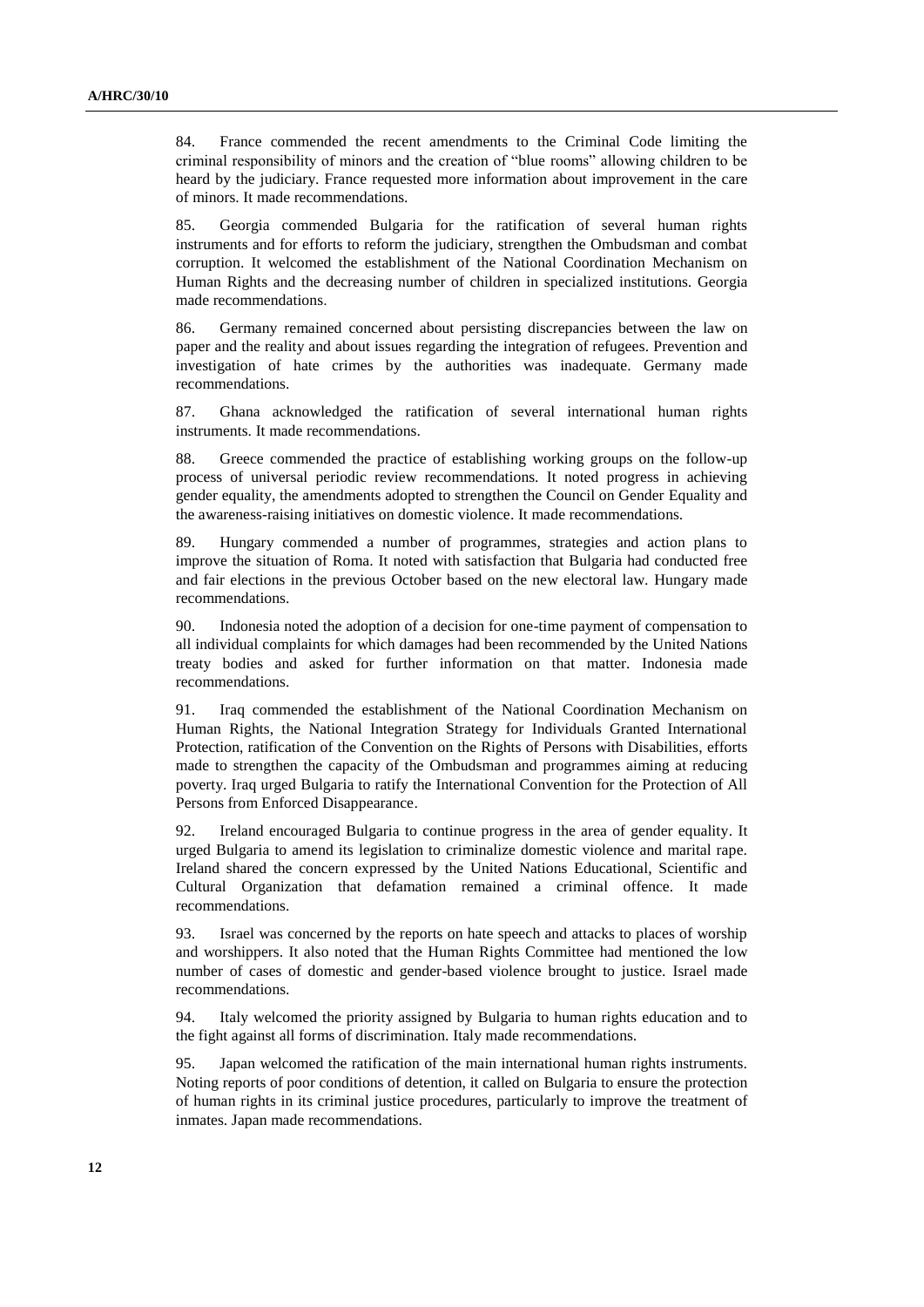96. Kuwait appreciated the efforts of Bulgaria in implementing those recommendations that it had accepted during the first universal periodic review, which confirmed its commitment towards human rights. Kuwait made recommendations.

97. Libya welcomed the progress that Bulgaria had achieved since the first universal periodic review and commended it for its efforts to promote, respect and protect human rights. Libya encouraged Bulgaria to continue to strengthen and improve the effectiveness of the functioning of legislative and executive institutions.

98. Malaysia noted with appreciation the progress made in implementation of those recommendations that had been accepted relating to children's rights, all forms of violence and national human rights institutions. Malaysia noted the measures taken by Bulgaria to combat xenophobia, hate speech and human trafficking. It made recommendations.

99. Mexico welcomed the ratification of the Convention on the Rights of Persons with Disabilities. It noted the reform of the judiciary and the willingness to cooperate with the Special Rapporteur on the independence of judges and lawyers, considering that such efforts should be intensified. It made recommendations.

100. Montenegro encouraged Bulgaria to improve further the position of socially vulnerable children, particularly Roma children, and to continue developing national policies for tackling the issue of mixed migrations and asylum flows. It asked about the results achieved by the National Coordination Mechanism on Human Rights.

101. Morocco encouraged Bulgaria to continue working towards achieving the objectives of the "Bulgaria 2020" programme and the 2020 national strategy. It welcomed the measures taken in the area of human rights education and the ones aimed at fighting human trafficking. Morocco made recommendations.

102. Namibia noted with appreciation the establishment of the National Coordination Mechanism on Human Rights and the adoption of the National Integration Strategy for Individuals Granted International Protection. It made recommendations.

103. The Netherlands noted with appreciation that the Protection from Discrimination Act that had been recently amended included protection from discrimination in cases of gender reassignment. It welcomed the efforts of Bulgaria to fight discrimination against lesbian, gay, bisexual and transgender persons. The Netherlands made recommendations.

104. The Niger noted the establishment of the National Coordination Mechanism on Human Rights and the adoption of the legal amendments on the judicial system with a view to modernizing and ensuring the independence of the judiciary. It made a recommendation.

105. Nigeria commended Bulgaria for the judicial reform and for the 2020 national development programme and the 2020 national strategy for reducing poverty and promoting social inclusion with a view to reducing the number of people living in poverty. Nigeria made recommendations.

106. Norway noted ratification of a number of treaties and efforts to improve legislation and adopt strategies in the area of human rights. It commended Bulgaria for the reduction in school dropouts among Roma children. Norway made recommendations.

107. Pakistan appreciated the engagement of Bulgaria and its cooperation with the special procedures and the treaty bodies and commended the steps taken to enhance the capacity of the Ombudsman and the Commission for Protection against Discrimination. Pakistan made recommendations.

108. The Philippines welcomed actions taken to promote human rights, including those addressing domestic violence, human trafficking and the participation of women in the public and private sectors. It made recommendations.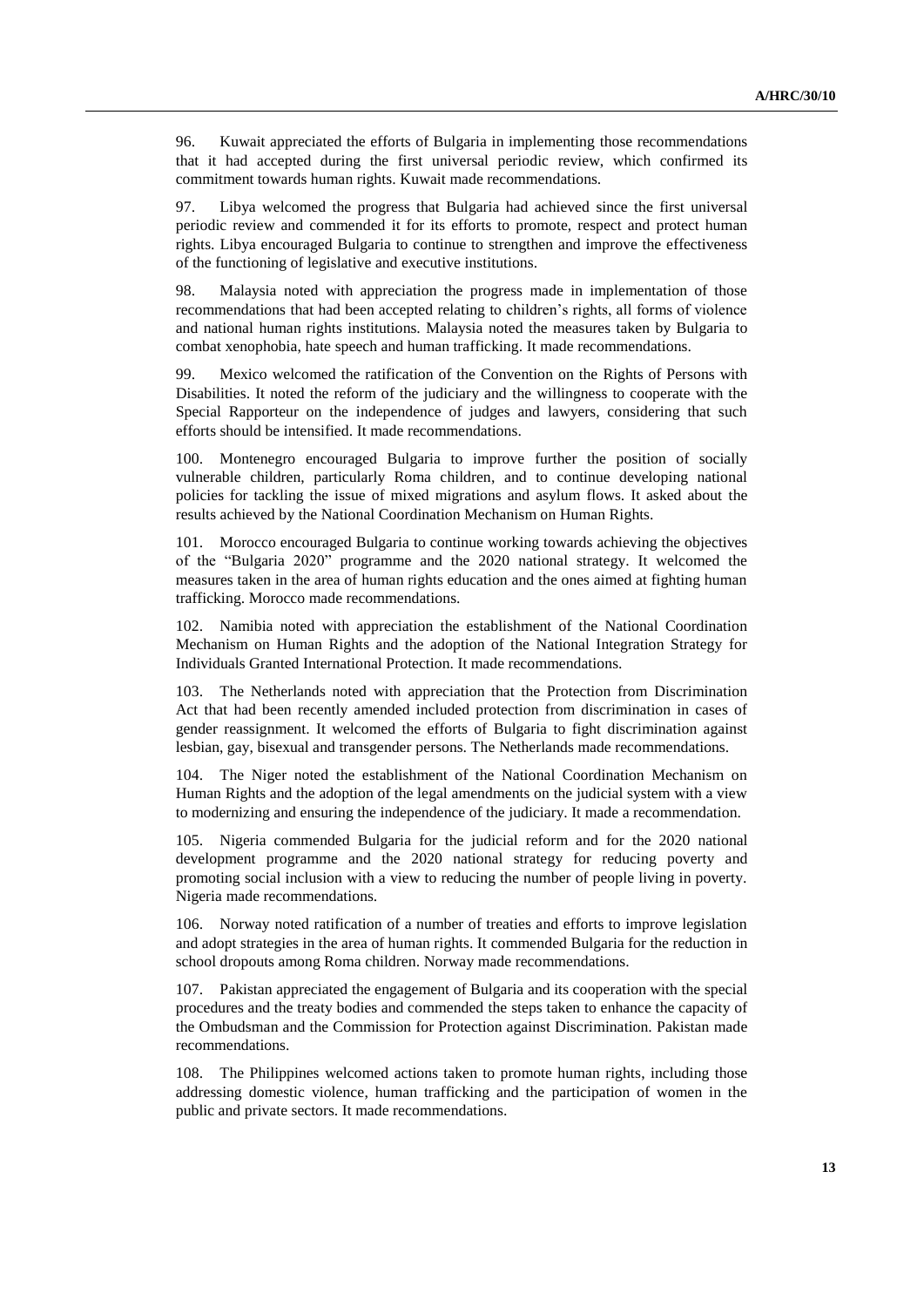109. Poland commended efforts to improve the social and economic situation of the Roma community, in particular with the implementation of the National Roma Integration Strategy (2012–2020). It made recommendations.

110. Portugal noted with satisfaction the commitment of Bulgaria to strengthen human rights protection, particularly the creation of the National Coordination Mechanism on Human Rights and the Integrated Strategy for Prevention and Countering of Corruption. It made recommendations.

111. The Republic of Moldova noted the ratification of the Convention on the Rights of Persons with Disabilities and the Optional Protocol to the Convention against Torture and the establishment of the National Coordination Mechanism on Human Rights. It inquired about data on territorial coverage and funding sources of shelters and centres for victims of human trafficking. It made recommendations.

112. Romania took note of the progress achieved since the previous universal periodic review, including the ratification of the Optional Protocol to the Convention against Torture, the creation of a national human rights institution and international cooperation on combating human trafficking. Romania made recommendations.

113. The Russian Federation expressed concern about the increase in the number of ultranationalist groups and parties and about continuing discrimination against Roma, including in the areas of education, housing and employment. It made recommendations.

114. Rwanda commended Bulgaria for the ratification of the Optional Protocol to the Convention against Torture and the Convention on the Rights of Persons with Disabilities, strengthening of the capacity of the Ombudsman and for ensuring equal opportunities for women and men. Rwanda made recommendations.

115. Serbia encouraged Bulgaria to take legislative measures to promote a comprehensive gender equality policy and to honour its commitments towards national minorities. It asked Bulgaria to present activities and plans for further strengthening the identity of different ethnic groups. Serbia made recommendations.

116. Sierra Leone noted with appreciation the reform of the judiciary and of the legislation and anti-trafficking measures. It encouraged Bulgaria to implement effectively policies on violence against ethnic and religious minorities and urged it to combat gender stereotypes and to promote gender equality. Sierra Leone made recommendations.

117. Slovakia acknowledged efforts to improve coordination among public authorities and welcomed initiatives in the field of the rights of the child. It encouraged Bulgaria to continue to implement the National Roma Integration Strategy. It made recommendations.

118. Slovenia welcomed the accession to several international human rights instruments, in particular the Convention on the Reduction of Statelessness. It also welcomed the appointment of the Ombudsman as a national preventative mechanism and urged Bulgaria to continue such efforts. It made recommendations.

119. The delegation of Bulgaria reiterated the commitment of the Government to continue the judicial reforms and strengthen the juvenile justice system in line with international standards. The delegation reported on ongoing measures to strengthen legislation on juvenile justice.

120. The delegation mentioned the Government's efforts to improve the legislation relating to gender equality, combating domestic violence and the protection of the rights of persons with disabilities. Some progress in addressing prison overcrowding had been documented and additional measures were under way to address further prison overcrowding.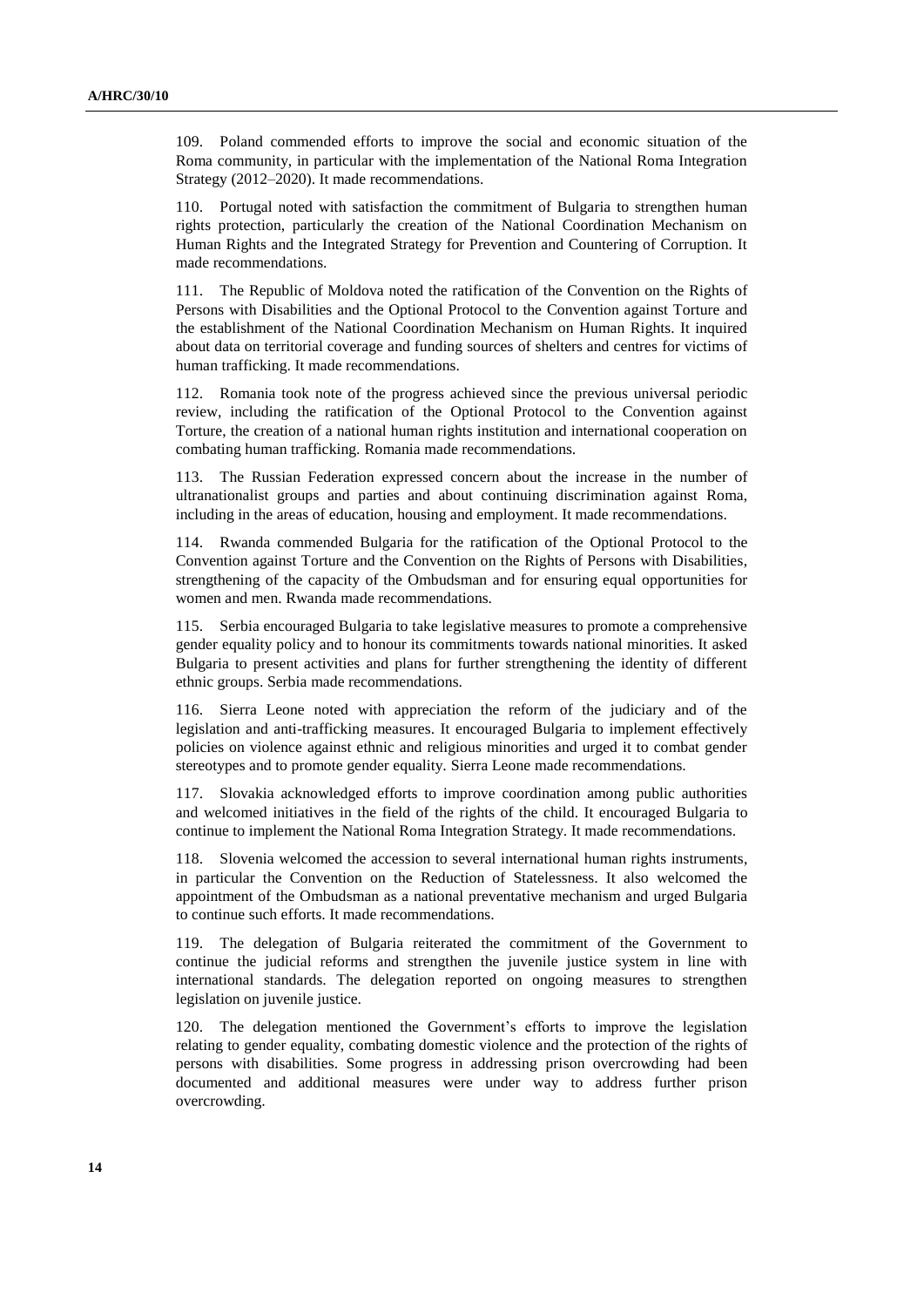121. In conclusion, the delegation gave thanks for the open dialogue during the review and expressed its belief that the universal periodic review provided a good opportunity for each country to assess the human rights situation as well as share good practices.

122. The delegation expressed the commitment of the Government to continue enhancing the national capacity for the promotion and protection of human rights. Bulgaria remained committed to continuing its cooperation with international human rights mechanisms and the follow-up to the review. The delegation made assurances that the questions raised and the recommendations put forward during the review would be thoroughly examined and the position of the Government on all recommendations would be provided before the thirtieth session of the Human Rights Council, in September 2015.

## **II. Conclusions and recommendations**

123. **The following recommendations will be examined by Bulgaria, which will provide responses in due time, but no later than at the thirtieth session of the Human Rights Council, in September 2015:**

123.1 **Ratify the International Convention on the Protection of All Persons from Enforced Disappearance (Argentina) (Portugal) (Ghana);**

123.2 **Ratify the International Convention on the Protection of All Persons from Enforced Disappearance and recognize the competence of the Committee on Enforced Disappearances (France);**

123.3 **Ratify the Optional Protocol to the International Covenant on Economic, Social and Cultural Rights (Portugal);**

123.4 **Take all necessary legal measures for ratifying the Optional Protocols to the International Covenant on Economic, Social and Cultural Rights and to the International Convention on the Protection of All Persons from Enforced Disappearance (Albania);**

123.5 **Ratify the Optional Protocol to the International Covenant on Economic, Social and Cultural Rights and the International Convention on the Protection of All Persons from Enforced Disappearance (Kuwait);**

123.6 **Consider ratifying the International Convention on the Protection of the Rights of All Migrant Workers and Members of Their Families (Timor-Leste) (Burkina Faso) (Rwanda);**

123.7 **Consider acceding to the International Convention on the Protection of the Rights of All Migrant Workers and Members of Their Families (Egypt);**

123.8 **Ratify the International Convention on the Protection of the Rights of All Migrant Workers and Members of Their Families (Algeria) (Ghana) (Philippines) (Sierra Leone);**

123.9 **Ratify the Domestic Workers Convention, 2011 (No. 189) (Philippines);**

123.10 **Consider ratifying the Convention against Torture and Other Cruel, Inhuman or Degrading Treatment or Punishment (Timor-Leste);**

<sup>\*\*</sup> The conclusions and recommendations have not been edited.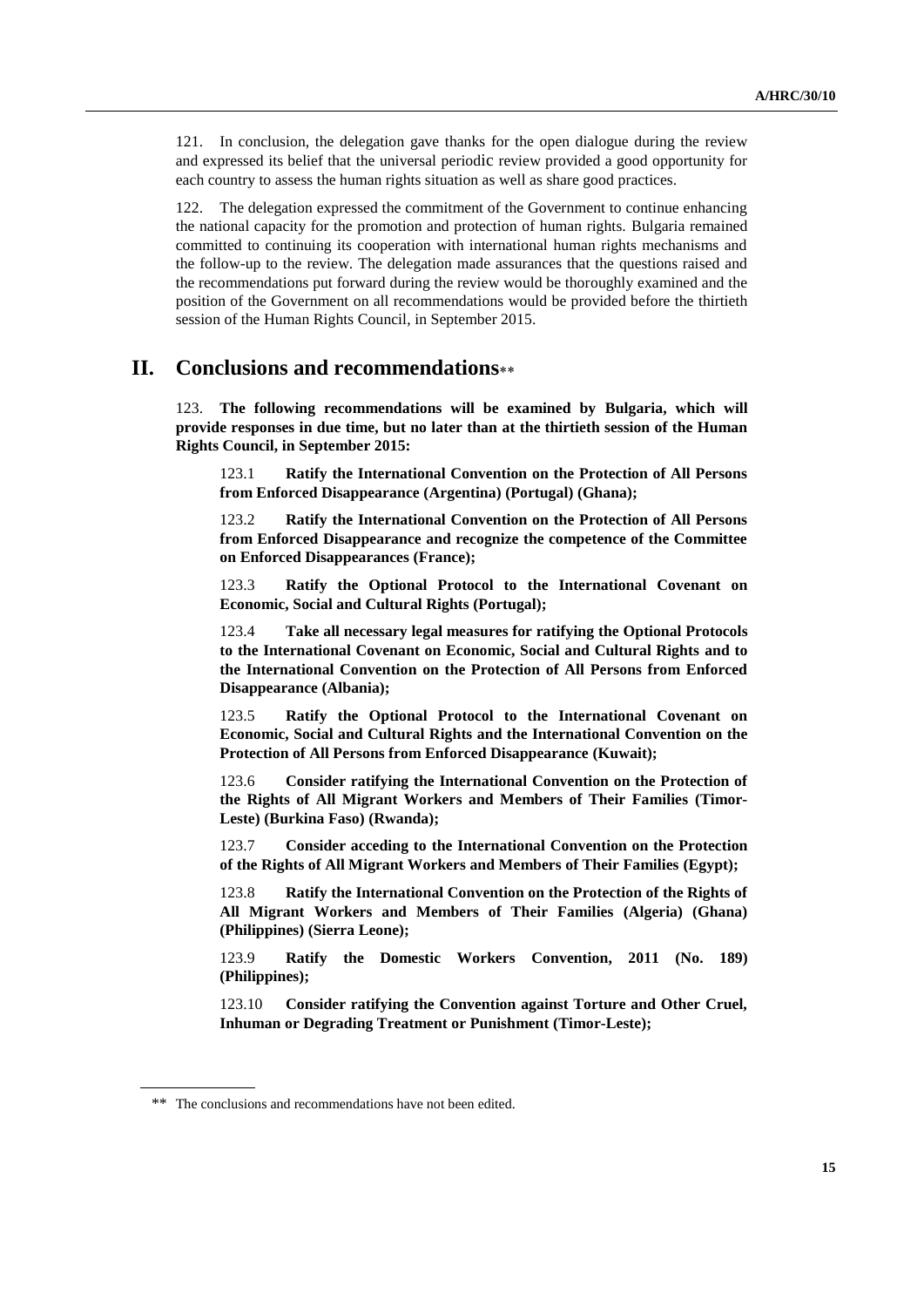123.11 **Take steps to ratify the Kampala amendments to the Rome Statute of the International Criminal Court (Estonia);**

123.12 **Sign and ratify the Optional Protocol to the Convention on the Rights of the Child on a communications procedure (Slovakia) (Ireland);**

123.13 **Sign and ratify the Council of Europe Convention on Preventing and Combating Violence against Women and Domestic Violence (Italy);**

123.14 **Continue to bring about the major legislative amendments relating to human rights and the rule of law, in conformity with international principles and standards (Kuwait);**

123.15 **Take steps to establish an A status national human rights institution (Australia);**

123.16 **Continue developing its national human rights institution in accordance with the Paris Principles (Egypt);**

123.17 **Continue the effort to strengthen the Commission for Protection against Discrimination and the Ombudsman as national human rights institutions in ensuring that those institutions are in line with the Paris Principles, as previously recommended (Indonesia);**

123.18 **Ensure effective functioning of the Ombudsman and the Commission for Protection against Discrimination (Ukraine);**

123.19 **Afford adequate resources to the Commission for Protection against Discrimination in order for this important institution to fulfil its mandate effectively (Namibia);**

123.20 **Provide all necessary resources to further strengthen the Ombudsman and the Commission for Protection against Discrimination and bring them in line with the Paris Principles (Pakistan);**

123.21 **Strengthen human and financial resources available to the directorate of the Ombudsman responsible for the new role of a national preventive mechanism according to the Optional Protocol to the Convention against Torture so that they match the number of facilities overseen (Czech Republic);**

123.22 **Ensure the allocation of adequate resources to national human rights protection bodies, such as the Ombudsman (Philippines);**

123.23 **Establish a children's ombudsman to safeguard, protect and promote the rights of children and young people, as previously recommended (Norway);**

123.24 **Continue spreading best practices in the field of enhancement of the already existing solid institutional framework (Greece);**

123.25 **Continue further improvement of the protection and promotion of human rights in the country (Azerbaijan);**

123.26 **Ensure the effective implementation of the relevant action plans, including the National Roma Integration Strategy (Hungary);**

123.27 **Further increase the measures implemented under the National Strategy for the Promotion of Gender Equality (2009–2015) (Bolivarian Republic of Venezuela);**

123.28 **Continue efforts aimed at promoting the rights of children, women, migrants and national minorities (Ukraine);**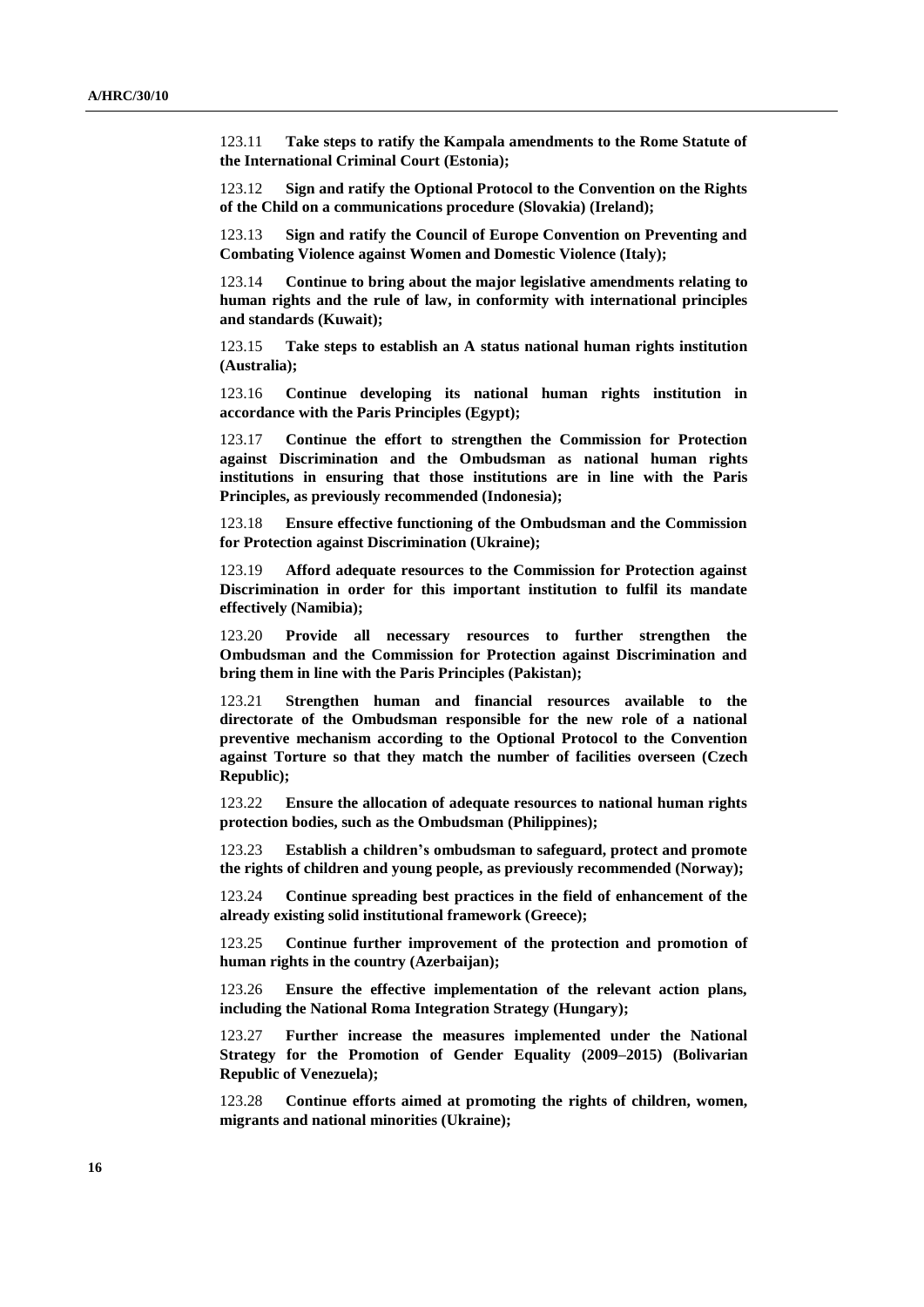123.29 **Strengthen the measures aimed at protecting vulnerable populations and so guarantee their full access to public services (Côte d'Ivoire);**

123.30 **Continue increasing assistance for vulnerable persons (Angola);**

123.31 **Continue strengthening the advanced programmes carried out for the promotion of employment, food and social assistance, combating poverty and social inequality, and in favour of national minorities — especially Roma — and other vulnerable sectors of the population (Bolivarian Republic of Venezuela);**

123.32 **Within the framework of the National Roma Integration Strategy developed in 2011, intensify its efforts for implementation of their integration policy, especially in the areas of health and education (Cyprus);**

123.33 **Adopt a national action plan on business and human rights, to implement the Guiding Principles on Business and Human Rights, and to subscribe to the Guidelines for Multinational Enterprises of the Organization for Economic Cooperation and Development (Netherlands);**

123.34 **Consider developing human rights indicators as an instrument that would allow the assessment of national human rights policies (Portugal);**

123.35 **Ensure effective implementation of the National Roma Integration Strategy (2012–2020), including by identifying lessons learned and best practices in the implementation of the first phase (Italy);**

123.36 **Continue its efforts in carrying out various programmes for promoting gender equality, combating negative stereotypes about women and their social role, including for the implementation of the "Female leaders in security and defence" project (Albania);**

123.37 **Strengthen its efforts on gender equality, including in combating negative stereotypes about women on their social roles and in ensuring wider employment opportunities for women (Malaysia);**

123.38 **Continue taking measures to eradicate generalized discriminatory practices against women, including stereotypes regarding the roles and responsibilities of women and men in the family and society (Costa Rica);**

123.39 **Adopt and implement specific legislation on gender equality (Slovenia);**

123.40 **Adopt the draft gender equality act (Portugal);**

123.41 **Adopt law on gender equality (Algeria);**

123.42 **Finalize the internal procedures in order to adopt a specific legislation on gender equality (Georgia);**

123.43 **Prioritize the finalization and subsequent adoption of a law on gender equality, giving special attention to its adequate implementation and dissemination among State entities and the general population (Mexico);**

123.44 **Fast-track the enactment of the gender equality act (Ghana);**

123.45 **Accelerate the process of adoption of the gender equality act (Morocco);**

123.46 **Advance in the adoption of a law prohibiting discrimination against women and establish a legal framework that favours political and economic participation of women on equal terms (Chile);**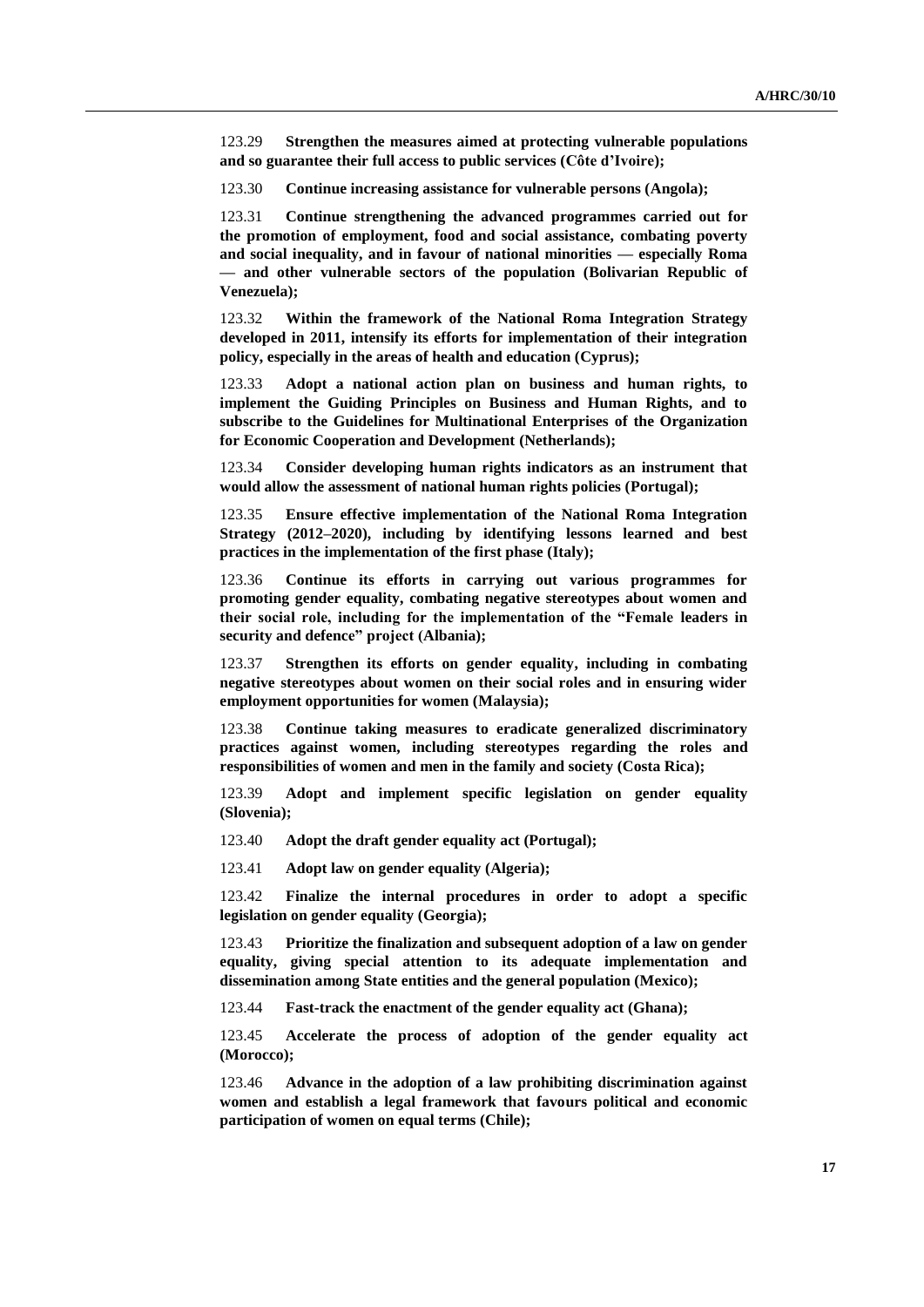123.47 **Strengthen the measures taken on the fight against discrimination against women (Morocco);**

123.48 **Establish measures to further reduce gender inequality in all areas and pay special attention to protection of women from minorities, older women and women with disabilities (China);**

123.49 **Adopt legislative measures to criminalize discrimination against women, particularly of minority groups, disabled women and older women (Ghana);**

123.50 **Continue developing policies for true gender equality and the fight against domestic violence (Spain);**

123.51 **Promote legislative measures, as well as all other types of measures, to promote gender equality and the prevention of violence against women and girls (El Salvador);**

123.52 **Adopt the draft gender equality act and criminalize domestic violence and marital rape (Brazil);**

123.53 **Take further positive actions in the areas of promoting equal opportunities between men and women and domestic violence (Greece);**

123.54 **Create a system of collection of statistical data on cases of genderbased violence, accompanied by a study analysing the causes why many such cases are not denounced (Spain);**

123.55 **Take steps to improve the equality of access to various forms of education and employment for all women (Trinidad and Tobago);**

123.56 **Take targeted and efficient measures to address the discrimination and exclusion of minorities that include awareness-raising of the majority population of the need to show respect and understanding towards minorities in accordance with the fundamental principle that "all human beings are born free and equal in dignity and rights" (Denmark);**

123.57 **Take the necessary measures to fight marginalization of Romani individuals by addressing intolerance and discrimination, and improve their opportunities for education and employment (United States of America);**

123.58 **Ensure equality of access to education, housing and employment especially of the Roma people (Ghana);**

123.59 **Take practical measures for adopting a non-discriminatory approach towards the Roma minority (Russian Federation);**

123.60 **Continue legislative reforms to better fight discrimination against the Roma population and other minorities, racist violence, hate crimes and hate speech (Niger);**

123.61 **Enhance its efforts to prevent incitement to ethnic and religious hatred (Japan);**

123.62 **Take concrete steps to put in place adequate legal protections against incitement of hatred, including hatred motivated by xenophobia and homophobia, in line with the international and domestic obligations of Bulgaria (Australia);**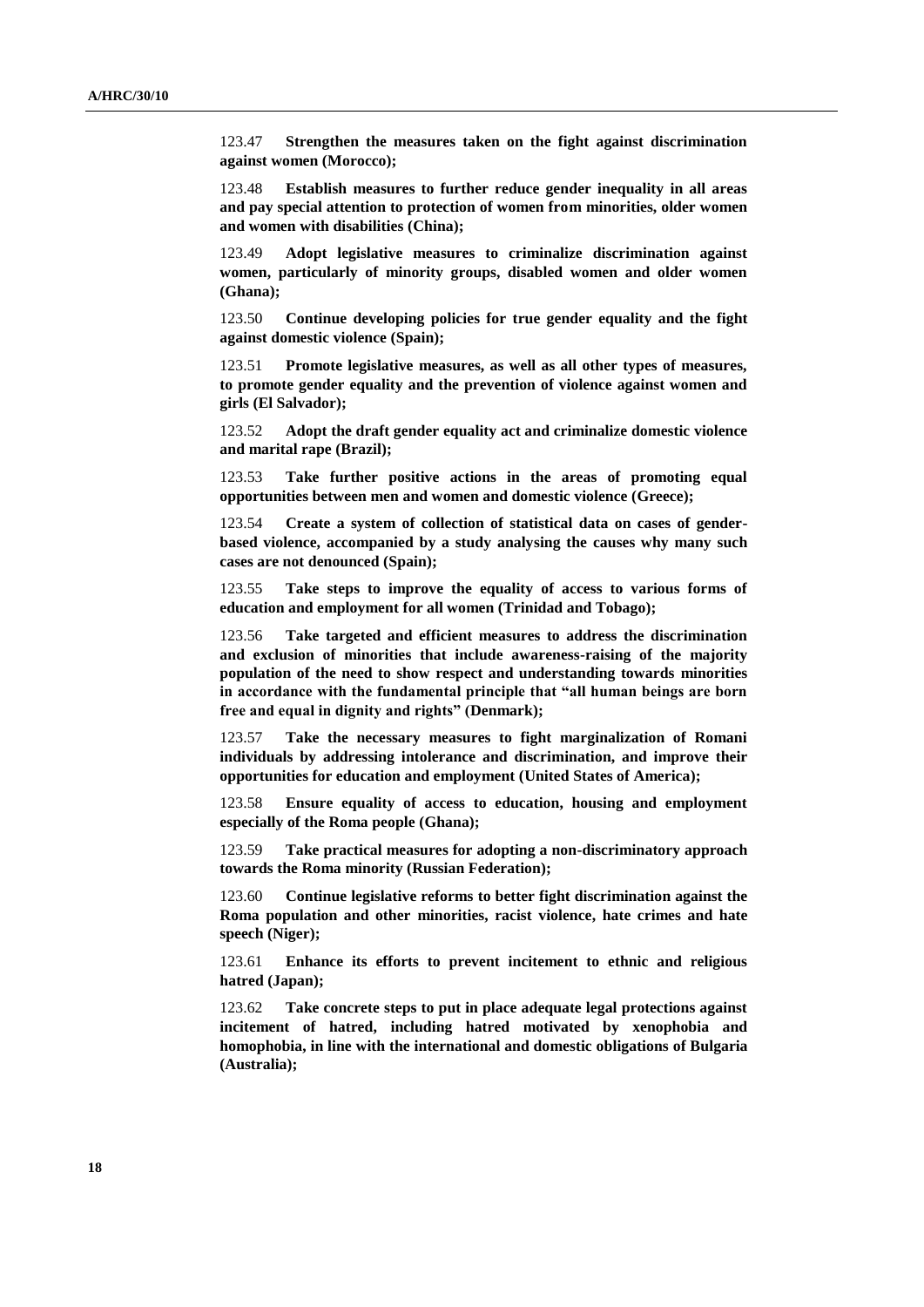123.63 **Strengthen the implementation of laws prohibiting discrimination and incitement to hatred in order to protect the rights of minorities such as Roma (China);**

123.64 **Allocate resources to educational programmes in order to change views and neutralize racist ideas that were spread by extremist groups (Russian Federation);**

123.65 **Strengthen the fight against racism, xenophobia and hate speech (Angola);**

123.66 **Take more robust measures to prevent and punish religious hatred, discrimination, racism, extremism and xenophobia and human rights violations committed against minorities (Namibia);**

123.67 **Intensify its efforts to protect individuals from racism, xenophobia and hate crimes by encouraging reporting and ensuring proper recording of hate crimes as well as ensuring that bias movements are fully taken into account in the investigation, prosecution and sentencing of offences. All victims of hate crimes must have access to justice (Finland);**

123.68 **Strengthen the measures aimed at fighting discriminatory acts and hate speech against certain minority groups by focusing on prevention and follow-up to these acts (Côte d'Ivoire);**

123.69 **Give a strong response to hate speech, including in offline and online media, as well as systematically denounce expression of intolerance by opinion leaders in the country (the former Yugoslav Republic of Macedonia);**

123.70 **Strengthen the measures to fight hate speech, targeting of persons on the ground of their ethnicity, religion or sexual orientation, particularly Roma, Muslim and lesbian, gay, bisexual, transgender and intersex persons, as well as asylum seekers and migrants (France);**

123.71 **Take measures to fight all types of inflammatory speech or incitement to hatred against ethnic and religious minorities and ensure that perpetrators of such crimes are prosecuted and receive adequate convictions and penalties (Mexico);**

123.72 **Strengthen data collection on racist and xenophobic violence in order to identify the sources of this kind of discrimination, which turn into the socalled hate crimes (Uruguay);**

123.73 **Condemn crimes and hate speech, ensure that all racist offences are effectively detected and are subject to investigation and prosecution, and fight against racism and intolerance manifestations in the media (Canada);**

123.74 **Prosecute the instigators of hate crime and provide remedies for victims of hate speech (Sierra Leone);**

123.75 **Double its efforts in combating intolerance and hate speech, including through ensuring proper investigation and prosecution in all cases of attacks and incidents of intolerance against minorities (Malaysia);**

123.76 **Take measures to address the increase in racist and xenophobic violence, including the provision of courses and training on discrimination for law enforcement personnel, judicial authorities and health professionals (Uruguay);**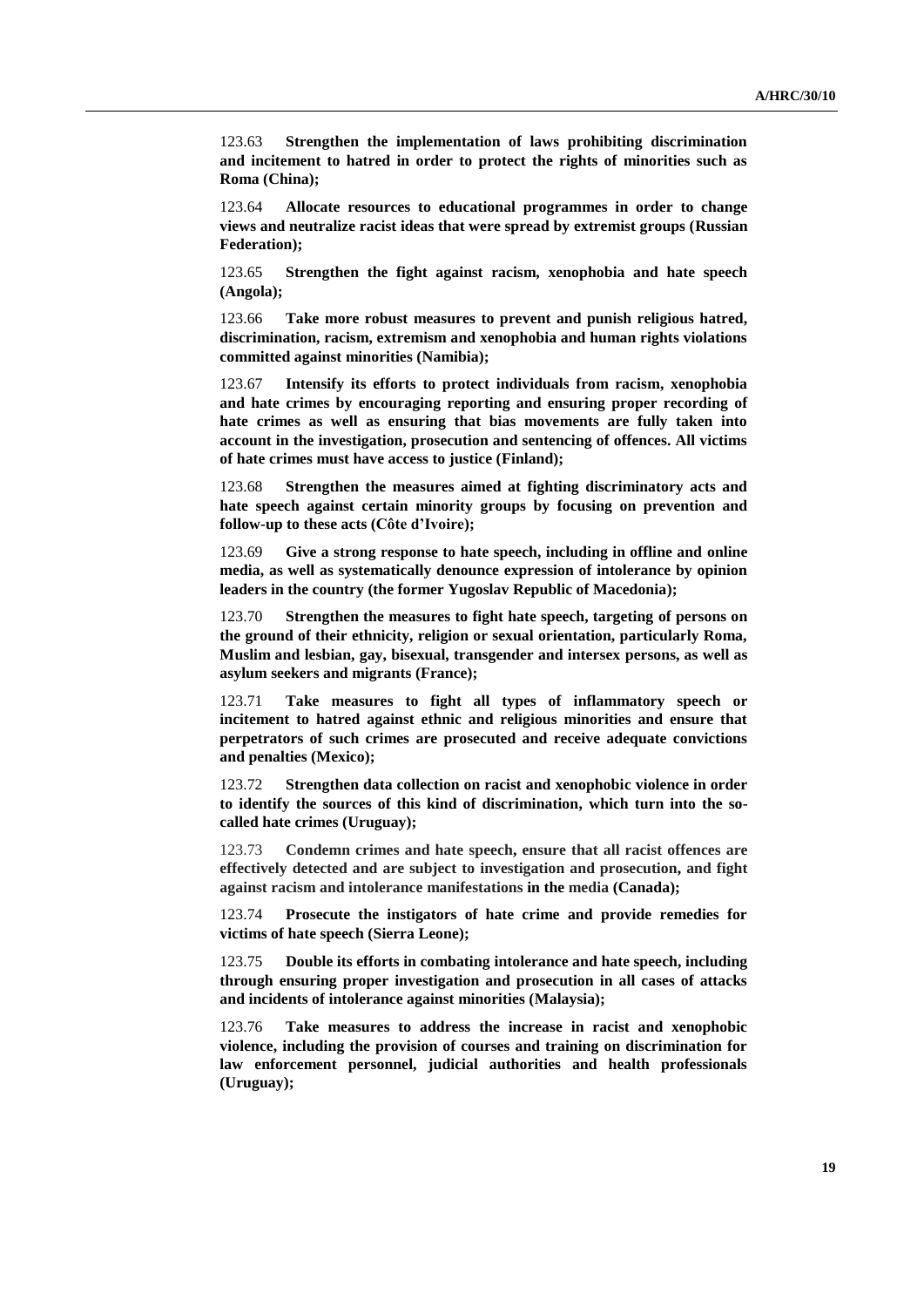123.77 **Strengthen measures to ensure the investigation and punishment of hate speech against minority groups, including those made by members of some political parties and groups (Argentina);**

123.78 **Ensure the prevention and full investigation of hate crimes and violent attacks targeting ethnic and religious minorities, including migrants, refugees and asylum seekers (Germany);**

123.79 **Ensure that all offences based on discrimination are effectively identified, investigated and prosecuted (Israel);**

123.80 **Take the commitment to stop State funding of organizations or political parties that advocate racism (Russian Federation);**

123.81 **Include racist motivation of crimes as an aggravating circumstance in the Criminal Code and make more effective the investigation and prosecution of hate speech and violence, including against persons based on their sexual orientation or gender identity (Czech Republic);**

123.82 **Modify its legislation to include discrimination based on sexual orientation and gender identity in the list of offences (Israel);**

123.83 **Take steps to criminalize hate crimes, including discrimination based on sexual orientation or gender identity, both in law and speech (Uruguay);** 

123.84 **Include the issue of discrimination against lesbian, gay, bisexual, transgender and intersex persons in the human rights awareness courses (Uruguay);**

123.85 **Adopt measures to end discrimination and violence based on sexual orientation and gender identity, actual or perceived, in compliance with its human rights obligations (Switzerland);**

123.86 **Take all necessary measures to ensure that the Criminal Code prohibits all crimes against persons or against property on the basis of their actual or perceived sexual orientation or gender identity (Belgium);**

123.87 **Adopt a definition of torture that includes all elements present in the Convention against Torture (Portugal);**

123.88 **Take further measures to combat ill-treatment of prisoners and detainees by the police, including improved police training, intensified courses on practical aspects of police ethics and specialized courses on hate crime investigation (Norway);**

123.89 **Ensure that detainees in the custody of the General Directorate of the Border Police and the Ministry of the Interior are treated in a humane and dignified manner and that their detention fully complies with the international obligations of Bulgaria governing the administrative detention of migrants (Sweden);**

123.90 **Strengthen its efforts to prevent domestic violence, particularly violence against women (Timor-Leste);**

123.91 **Take efficient measures to ensure that domestic violence is prosecuted as a breach of the law and that perpetrators are brought to justice (Switzerland);**

123.92 **Increase its efforts to prevent domestic violence, particularly against women, and ensure that sufficient shelters are available to women victims of domestic violence and their children (Austria);**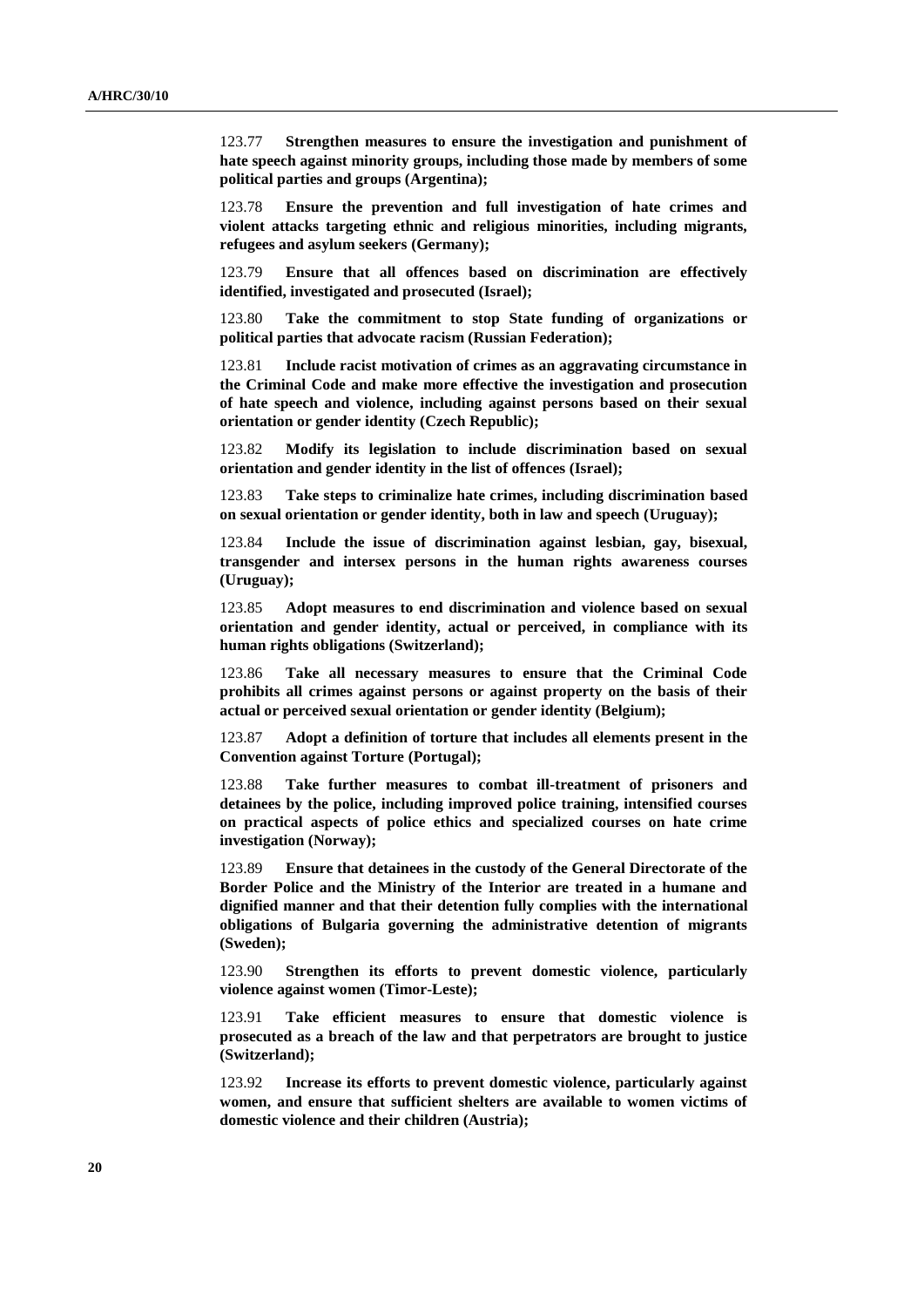123.93 **Modify the Law on the Protection against Domestic Violence and promote the prosecution for these crimes (Israel);**

123.94 **Consider amending the law so that it provides further efforts of redress for victims of domestic violence, in addition to increased punishment for repeated violations of violence against women (Serbia);**

123.95 **Repeal article 158 of its Criminal Code and ensure that all acts of sexual violence against women and girls are properly investigated and perpetrators are punished (Ghana);**

123.96 **Improve prosecution for and prevention of domestic violence and ensure that victims of domestic violence have access to shelters and other support services (Czech Republic);**

123.97 **Take concrete measures to prevent cases of violence against women, including the implementation of awareness-raising campaigns on the rights of women and girls (Canada);**

123.98 **Develop policies to effectively prevent violence against women, in particular domestic violence and also provide shelters and assistance to victims (Sierra Leone);**

123.99 **Eliminate all forms of child marriage and raise the minimum age of marriage to 18 (Sierra Leone);**

123.100 **Promote non-violent methods of child-rearing and education and ensure that the law prohibiting corporal punishment is enforced (Poland);**

123.101 **Continue strengthening the capacity of the National Commission for Combating Trafficking in Human Beings (Sudan);**

123.102 **Continue its efforts in combating trafficking in persons (Armenia);**

123.103 **Continue the actions taken to combat human trafficking, particularly for forced prostitution, begging and underpaid work (France);**

123.104 **Continue its efforts in combating trafficking in persons including strengthening the preventive measures on sexual exploitation of women and children (Malaysia);**

123.105 **Strengthen the normative framework for coordinated government actions against trafficking and care for the trafficked victims, including developing a procedural framework for the return and reintegration of victims of trafficking in persons (Philippines);**

123.106 **Continue the fight against trafficking of human beings and international cooperation in this respect (Romania);**

123.107 **Strengthen existing mechanisms as well as create new legal policies that prevent and combat human trafficking (Serbia);**

123.108 **Expand anti-trafficking measures from the large towns to the rural neighbourhoods and highly populated Roma communities so as to protect the most vulnerable groups of society (Serbia);**

123.109 **Continue the strengthening of the judicial power (Romania);**

123.110 **Continue the reform of the judiciary to ensure independence and impartiality of the tribunals (Chile);**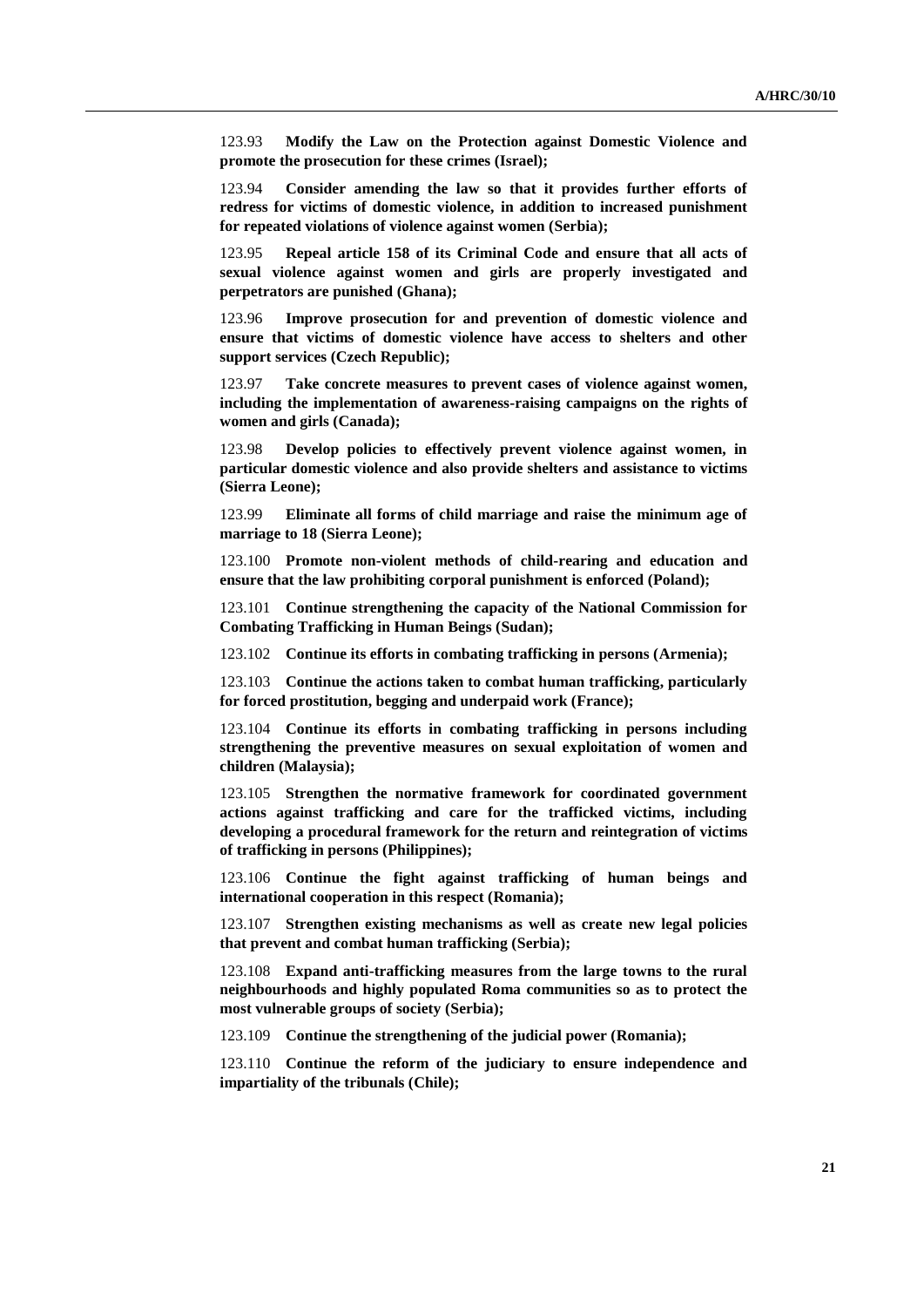123.111 **Continue its efforts and initiatives to reform the judicial system (Benin);**

123.112 **Accelerate the judicial reform and enhance the fight against corruption in order to improve human rights standards in the country (Slovenia);**

123.113 **Continue reforms in the system of the law enforcement agencies and the judicial system (Turkmenistan);**

123.114 **Continue the reform process in particular in the field of justice, administration, e-governance and social issues (Hungary);**

123.115 **Review all work under the European Union twinning programme in the prison system and agree to its next steps in order to urgently address: occurrences of ill-treatment (both by police and in prisons), prisoner violence, prison overcrowding, detention facility conditions as well as prison health care and staffing levels (United Kingdom of Great Britain and Northern Ireland);**

123.116 **Further address the protection of victims' human rights as well as punishment for those responsible, with respect to the high rates of domestic violence (Japan);**

123.117 **Put in place new mechanisms that allow victims of hate crimes to be informed quickly and accurately of the changes in their cases, to be heard in the context of legal proceedings and to receive appropriate legal and psychological assistance (Switzerland);**

123.118 **Consider the implementation of the reform of the juvenile justice system as a matter of priority (Austria);**

123.119 **Take necessary measures for establishing a specialized juvenile justice system and continue efforts for the reintegration of former child offenders in the society, in compliance with the Convention on the Rights of the Child (Republic of Moldova);**

123.120 **Continue the effort in the field of juvenile justice, including by considering incorporating restorative justice principles in the juvenile justice system (Indonesia);**

123.121 **Continue to address legal and procedural limitations which obstruct the effective prosecution of crime and corruption cases (Australia);**

123.122 **Continue its efforts and initiatives to fight against corruption (Benin);**

123.123 **Continue the fight against corruption and organized crime and ensure that perpetrators of these crimes do not remain unpunished (France);**

123.124 **Continue its efforts and initiatives against organized crime and conflict of interest (Benin);**

123.125 **Provide effective protection for the family as the natural and fundamental unit of the society, in accordance with its respective obligations under international human rights law (Egypt);**

123.126 **Develop an effective State family policy based on the prevention of separation of children from parents and early intervention measures, supported by an action plan for implementation and specifically designated funding (United Kingdom of Great Britain and Northern Ireland);**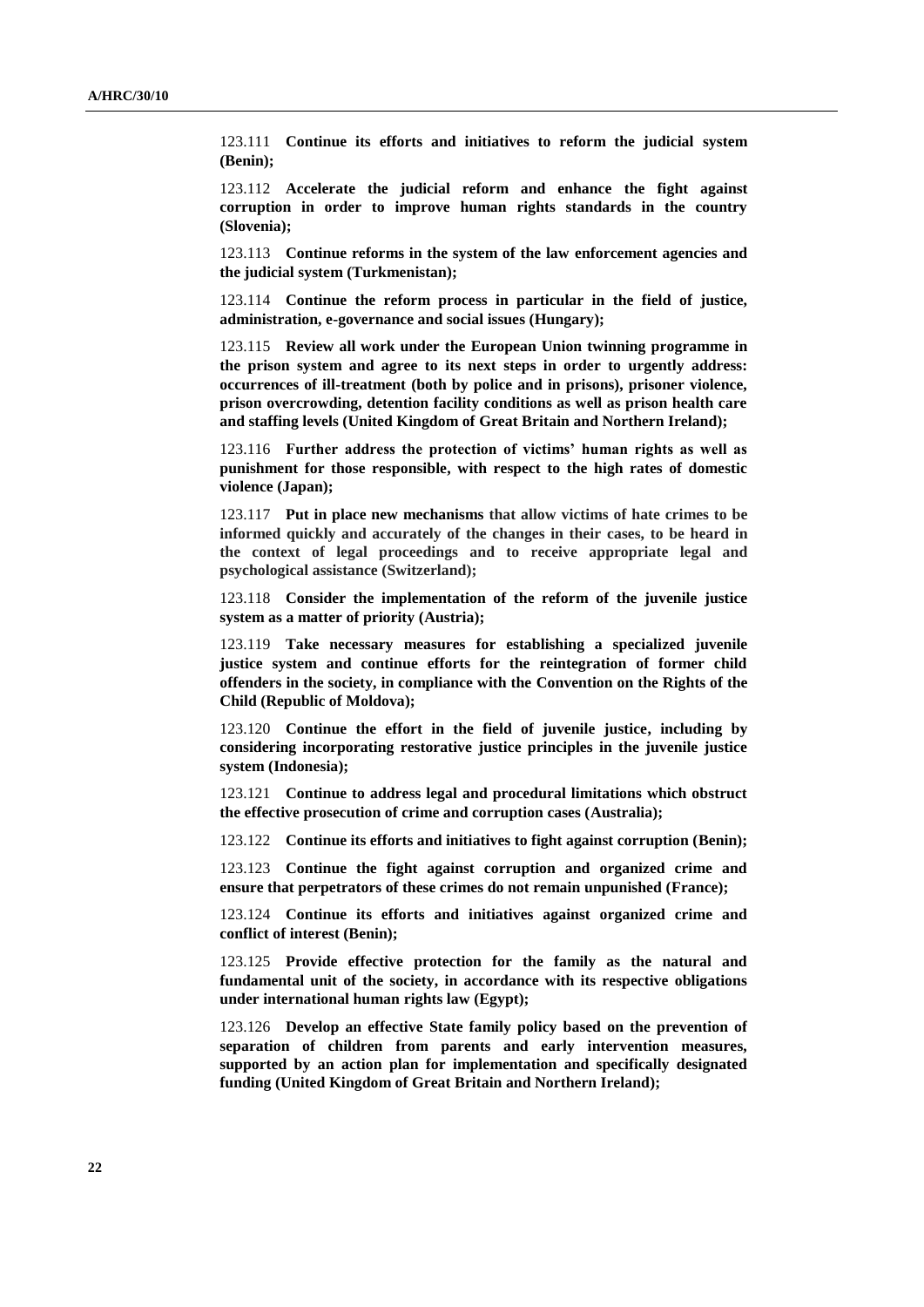123.127 **Take measures to improve the situation of children who are still living in institutions (Trinidad and Tobago);**

123.128 **Continue its efforts to further improve the situation of children in specialized institutions (Georgia);**

123.129 **Take necessary precautions to protect mosques and other religious sites against the rising incidents of racism, xenophobia and Islamophobia (Turkey);**

123.130 **Ensure freedom of expression and media freedom by guaranteeing that journalists and media workers are able to practise their professions in a free and safe environment and that all attacks on journalists and media workers are investigated and by criminalizing defamation (Estonia);**

123.131 **Work to decriminalize defamation and prevent legal retaliation against journalists for exercising their right to freedom of expression, and increase transparency of media ownership (United States of America);**

123.132 **Decriminalize defamation and place it under the civil code in accordance with international human rights standards (Ireland);**

123.133 **Guarantee a safe and independent working environment for journalists and promote transparency and diversity in the media ownership (Norway);**

123.134 **Counter harassment, threats and wiretapping of investigating journalists, bloggers and NGO representatives (Norway);**

123.135 **Ensure that the principle of freedom of association, as provided for in article 11 of the European Convention of Human Rights, is respected without any discrimination and applied in accordance with the relevant case law of the European Court of Human Rights (the former Yugoslav Republic of Macedonia);**

123.136 **Take measures to enable the adequate representation of all components of society in all organs of government, particularly women and ethnic minorities (Costa Rica);**

123.137 **Continue increasing quality of children's education, especially in rural areas (Turkmenistan);**

123.138 **Strive to achieve the right to education of all boys and girls with strict respect to the principle of non-discrimination and take concrete measures to fight the high dropout rates in schools and preschools among minority and vulnerable groups (Mexico);**

123.139 **Make steps towards more sustainable reduction of school dropouts (Norway);**

123.140 **Elaborate comprehensive measures in order to guarantee the right to education for children of migrants and of national minorities (Russian Federation);**

123.141 **Ensure that no impediments are created to the preservation, expression, and development of cultural identity by all citizens (the former Yugoslav Republic of Macedonia);**

123.142 **Ramp up efforts to address the challenges faced by persons with disabilities, particularly children (Trinidad and Tobago);**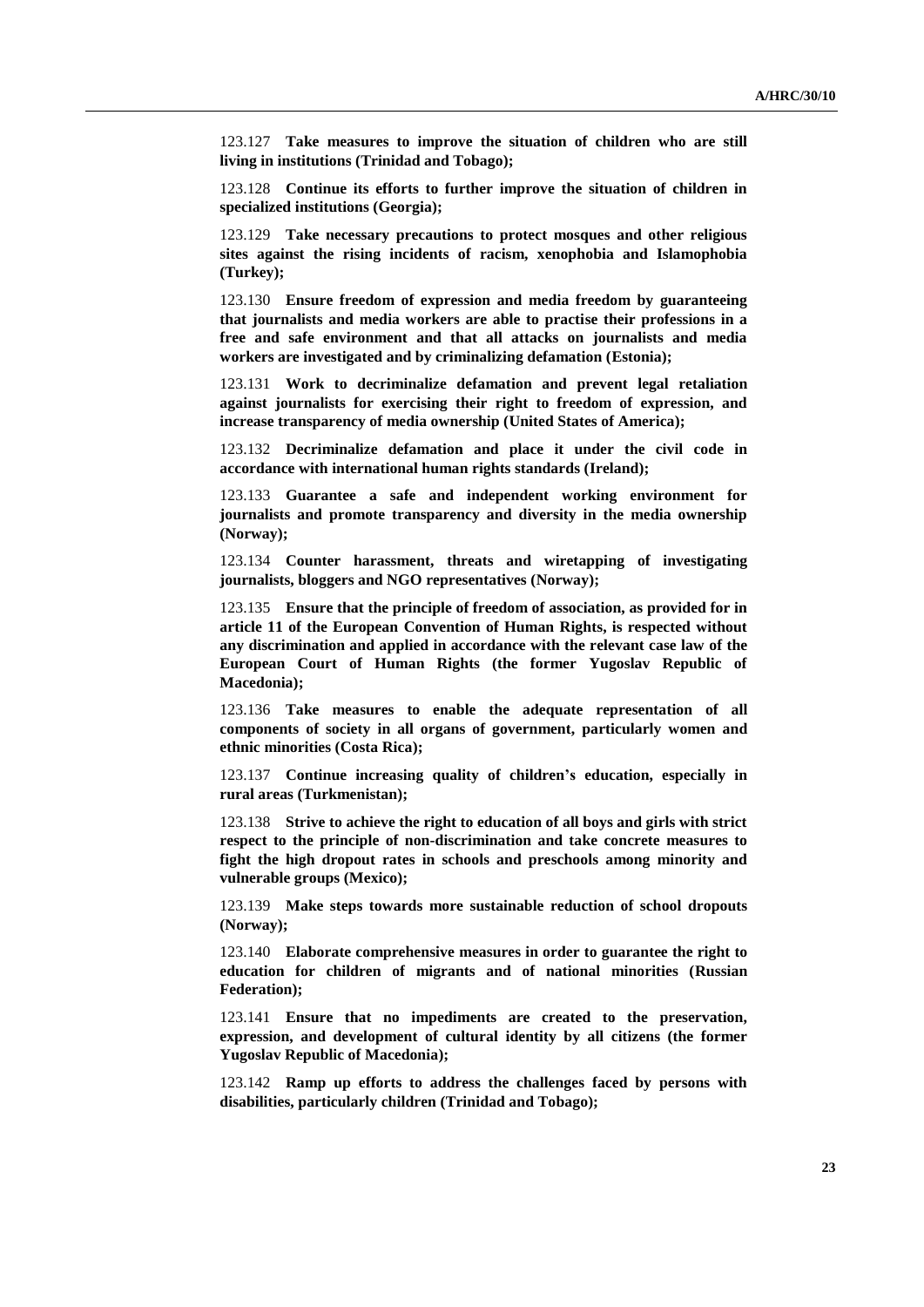123.143 **Consider revising its legislation to ensure the promotion and protection of the rights of persons with disabilities, especially the law relating to legal capacity and accommodation of persons with mental disabilities in institutions (Thailand);**

123.144 **Implement the policy for employment of persons with disabilities and the National Roma Integration Strategy 2011–2020 (Sudan);** 2

123.145 **Develop a package of political measures permitting the independent living of persons with disabilities and prepare a protocol for action to ensure the independent living of persons who do not have family support (Spain);**

123.146 **Adopt, as soon as possible, public norms and policies designed to punish physical and psychological abuse against persons with disabilities and take concrete measures to improve treatment and care conditions, including social protection measures (Chile);**

123.147 **Promote the strengthening of the legal framework for the protection of children and adolescents with disabilities (El Salvador);**

123.148 **Continue its efforts to promote an inclusive education for children with disabilities in the general school system (Israel);**

123.149 **Continue to make efforts to provide care to children with disabilities outside the institutional frameworks (Kuwait);**

123.150 **Uphold the standards on the protection of the rights of persons belonging to minorities (Romania);**

123.151 **Continue the initiatives directed towards the promotion and protection of the rights of the national minorities (Armenia);**

123.152 **Ensure that no disadvantage shall result for citizens from the exercise of their right to identify themselves as belonging to any ethnic minority group (the former Yugoslav Republic of Macedonia);**

123.153 **Continue its effort in improving the situation of Roma and Bulgarian citizens of other ethnic groups, especially through effective implementation of the National Roma Integration Strategy with adequate allocation of financial and human resources (Thailand);**

123.154 **Pursue and strengthen its efforts to improve the situation of minorities, in particular of Roma, and allocate sufficient resources for an effective implementation of the National Roma Integration Strategy (Canada);** 

123.155 **Take further steps to assure meaningful implementation and adequate funding of efforts to promote Roma integration, especially in the field of education (Austria);**

123.156 **Continue strengthening policies to integrate the Roma population and ensure they have access to basic health and social services, with particular emphasis on the rights to safe drinking water and sanitation, as well as education, housing and employment (Spain);**

<sup>&</sup>lt;sup>2</sup> The recommendation as read out during the interactive dialogue: Implement the strategy for employment of persons with disabilities 2011 to 2020 and the National Roma Integration Strategy (Sudan).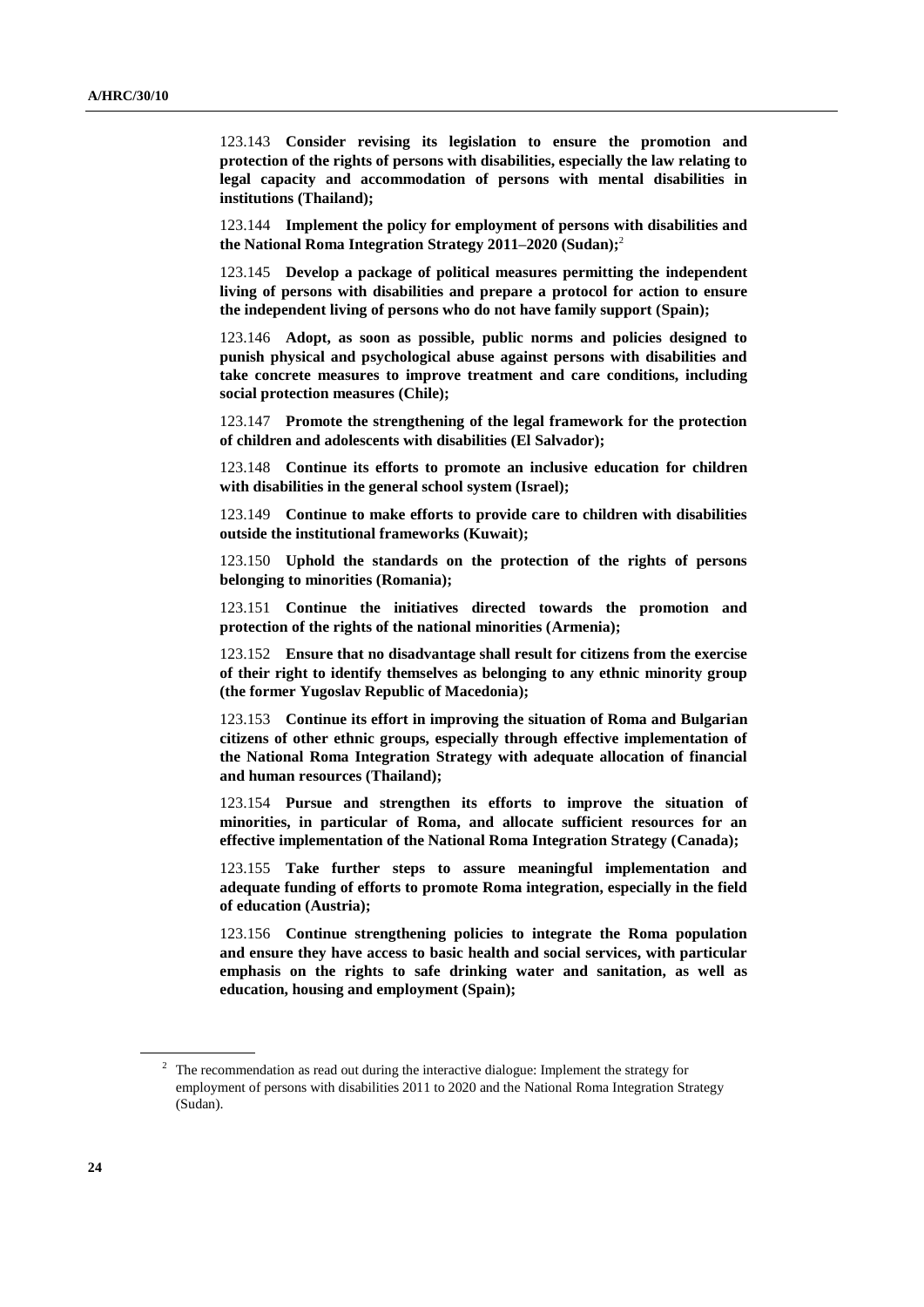123.157 **Implement the National Roma Integration Strategy with special focus on improving Roma employment in rural areas, ensuring health insurance coverage, improving housing conditions and combating hate speech against Roma (Netherlands);**

123.158 **Continue developing inclusive policies to enable the Roma population to enjoy the same rights and opportunities as other persons, with due regard to their participation in its design and implementation (Chile);**

123.159 **Promote the full access of Roma children to education at all levels by introducing a concrete action plan with the budgetary means to achieve this goal. Efforts to decrease the rate of dropouts of Roma children should be intensified further (Finland);**

123.160 **Address issues of poverty, employment, education and housing of Roma people through effective implementation of integration strategy (Pakistan);**

123.161 **Continue and intensify efforts in combating poverty experienced by Roma and other disadvantaged members of the population (Poland);**

123.162 **Transparently prosecute the individuals who committed crimes against all minorities under the communist regime, especially on the protracted legal case of Belene concentration camp (Turkey);**

123.163 **Adopt legislation for the removal from the civil registry of the Bulgarian-Slavic names forcibly given to Turkish and Muslim minorities under the communist regime (Turkey);**

123.164 **Adopt decisions such as the executive decision on the Saint Alexander Nevsky Cathedral on the restitution of property confiscated from the Muslim denomination and all others, so as to demonstrate the non-discriminatory character of the executive (Turkey);**

123.165 **Change its legislation to ensure the exercise of the political rights in the mother tongue as prescribed in the OSCE report of 7 January 2015 (Turkey);**

123.166 **Continue strengthening action aimed at protecting the human rights of the migrant population (El Salvador);**

123.167 **Guarantee the right to education by enrolling all migrant children into mainstream Bulgarian schools and provide necessary language support classes to facilitate their integration (Sweden);**

123.168 **Promote a positive image of and tolerance for asylum seekers and refugees (Rwanda);**

123.169 **Amend its legislation on asylum seekers and adopt a national programme for the integration of refugees (Nigeria);**

123.170 **Fully implement the national integration strategy adopted earlier in the year (Germany);**

123.171 **Adopt the draft law on asylum and refugees, which is to ensure, inter alia, unhindered access to primary education for refugee children (Germany);**

123.172 **Consider granting access to primary education to the children of refugees in the country (Nigeria);**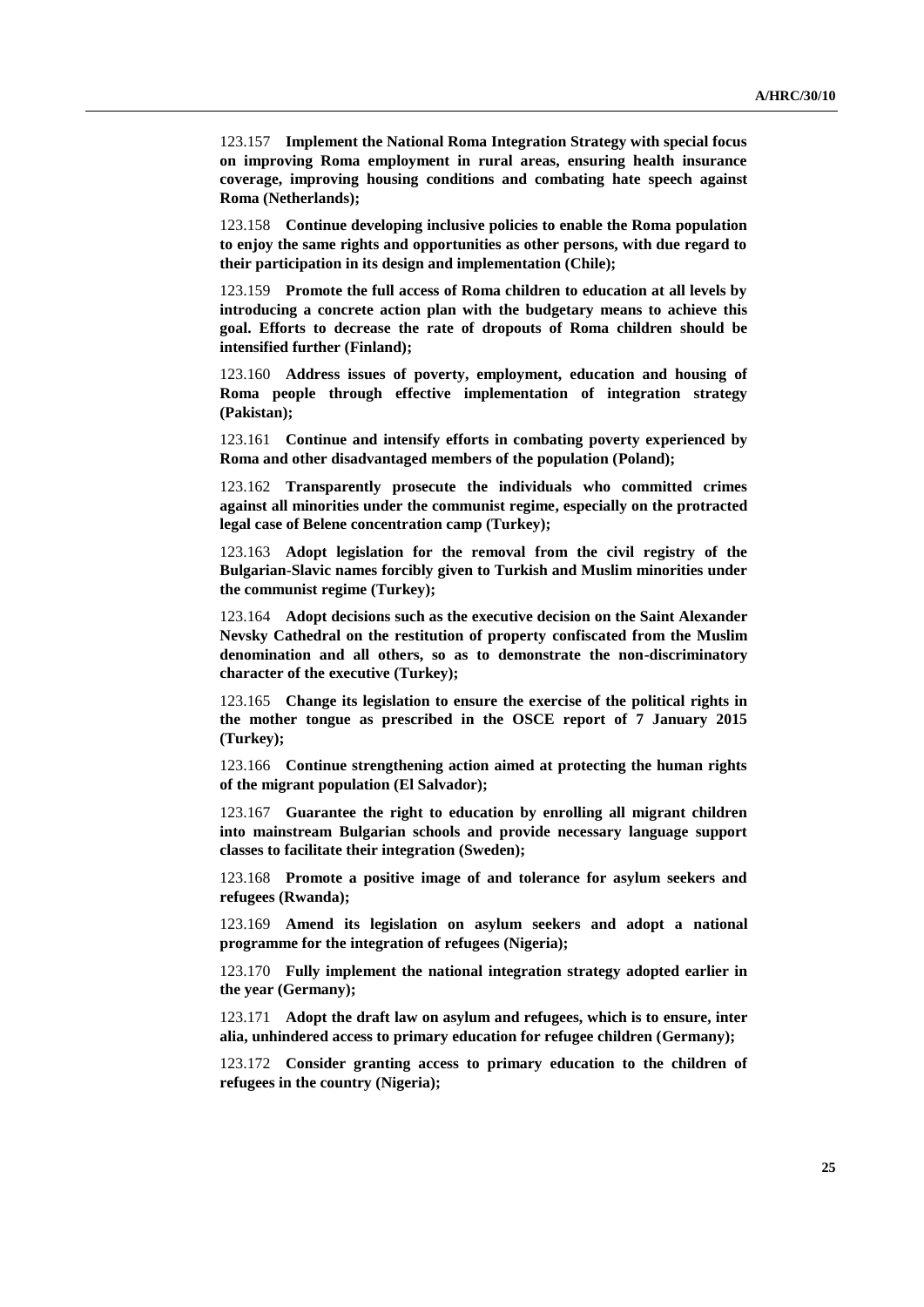123.173 **Continue the efforts to host migrants and asylum seekers in order to ensure their integration (France);**

123.174 **Review and reform its legislation allowing for the detention of asylum seekers on the basis of illegal entry, and ensure that the detention of asylum seekers, particularly of children, be applied only in exceptional circumstances after due diligence (Brazil);**

123.175 **Provide all unaccompanied children with appropriate legal guardians, as required by Bulgarian law, to ensure their basic needs are met and their best interests protected (Austria);**

123.176 **Provide all unaccompanied children with appropriate legal guardians, as required by Bulgarian law and ensure their basic needs are met (Hungary);**

123.177 **Take immediate action to ensure that legal guardians are appointed for unaccompanied minors and that proper accommodation and education are provided (Denmark);**

123.178 **Designate legal guardians for all unaccompanied children as required by Bulgarian law, to ensure that their basic needs are met as children and that their interests are protected (Belgium);**

123.179 **Not detain children with unrelated adults (Sweden);**

123.180 **Not detain children with adults unrelated to them (Belgium);**

123.181 **Take into account as appropriate the rights and needs of persons requiring international protection when resolving the issue on granting them asylum in Bulgaria (Russian Federation);**

123.182 **Effectively implement the National Integration Strategy for Individuals Granted International Protection in Bulgaria (2014–2020) with particular focus on the needs of children (Slovakia).**

124. **All conclusions and recommendations contained in the present report reflect the position of the submitting States and the State under review. They should not be construed as endorsed by the Working Group as a whole.**